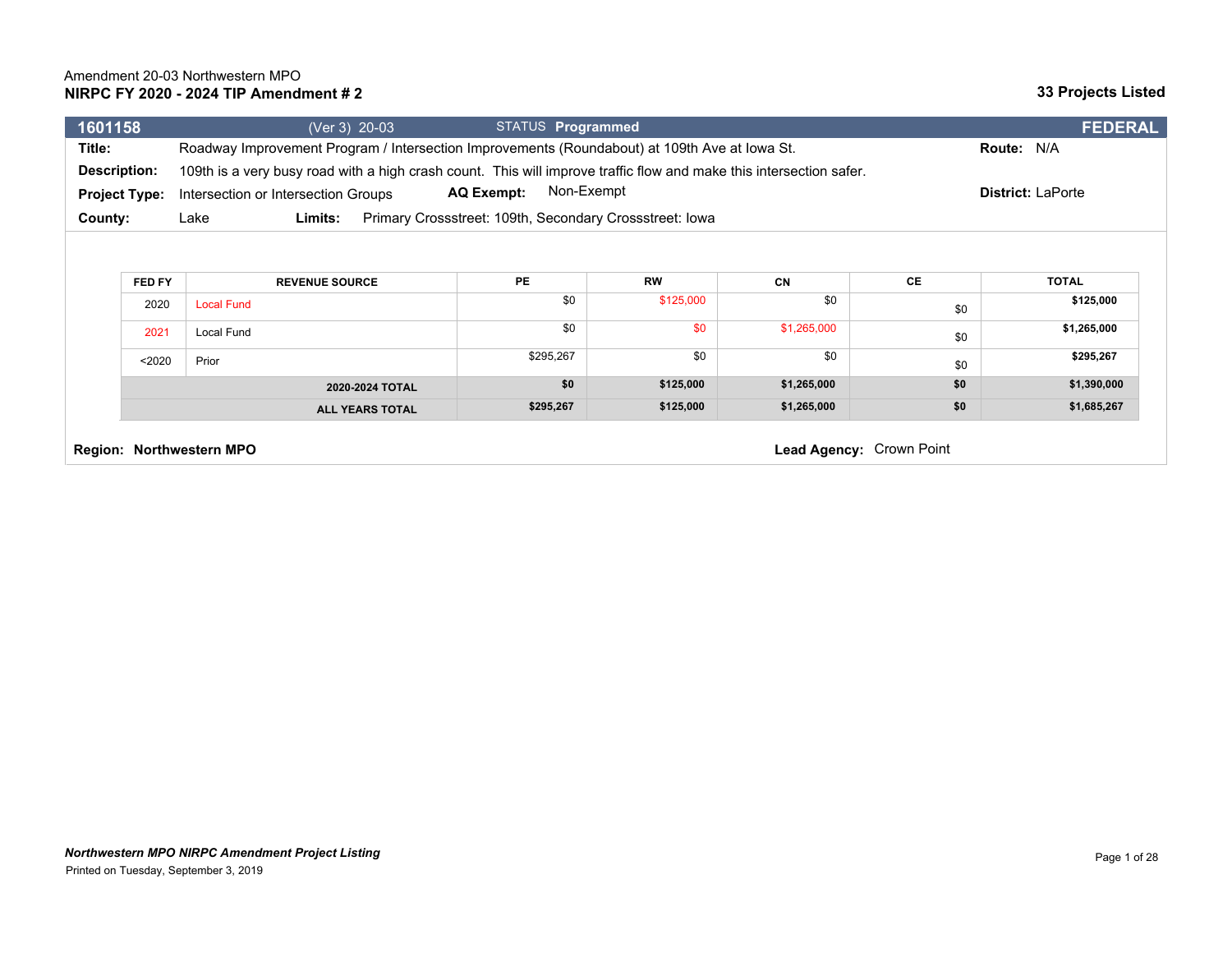|                      | <b>Previously Approved Version</b>                                                                                  |                          |  |  |  |
|----------------------|---------------------------------------------------------------------------------------------------------------------|--------------------------|--|--|--|
| 1601158              | (Ver 2) $20-00$                                                                                                     |                          |  |  |  |
| Title:               | Roadway Improvement Program / Intersection Improvements (Roundabout) at 109th Ave at Iowa St.<br><b>Route: N/A</b>  |                          |  |  |  |
| Description:         | 109th is a very busy road with a high crash count. This will improve traffic flow and make this intersection safer. |                          |  |  |  |
| <b>Project Type:</b> | Non-Exempt<br><b>AQ Exempt:</b><br>Intersection or Intersection Groups                                              | <b>District: LaPorte</b> |  |  |  |
| County:              | Primary Crossstreet: 109th, Secondary Crossstreet: Iowa<br>Lake<br>Limits:                                          |                          |  |  |  |

| <b>FED FY</b> | <b>REVENUE SOURCE</b>   | <b>PE</b> | <b>RW</b> | <b>CN</b>   | <b>CE</b> | <b>TOTAL</b> |
|---------------|-------------------------|-----------|-----------|-------------|-----------|--------------|
| 2020          | <b>HSIP Chicago UZA</b> | \$0       | \$112,500 | \$0         | \$0       | \$112,500    |
| 2020          | <b>Local Fund</b>       | \$0       | \$12,500  | \$0         | \$0       | \$12,500     |
| 2021          | <b>HSIP Chicago UZA</b> | \$0       | \$0       | \$1,138,500 | \$0       | \$1,138,500  |
| 2021          | <b>Local Fund</b>       | \$0       | \$0       | \$126,500   | \$0       | \$126,500    |
| < 2020        | Prior                   | \$295,267 | \$0       | \$0         | \$0       | \$295,267    |
|               | 2020-2024 TOTAL         | \$0       | \$125,000 | \$1,265,000 | \$0       | \$1,390,000  |
|               | <b>ALL YEARS TOTAL</b>  | \$295,267 | \$125,000 | \$1,265,000 | \$0       | \$1,685,267  |

**Region: Northwestern MPO Lead Agency:** Crown Point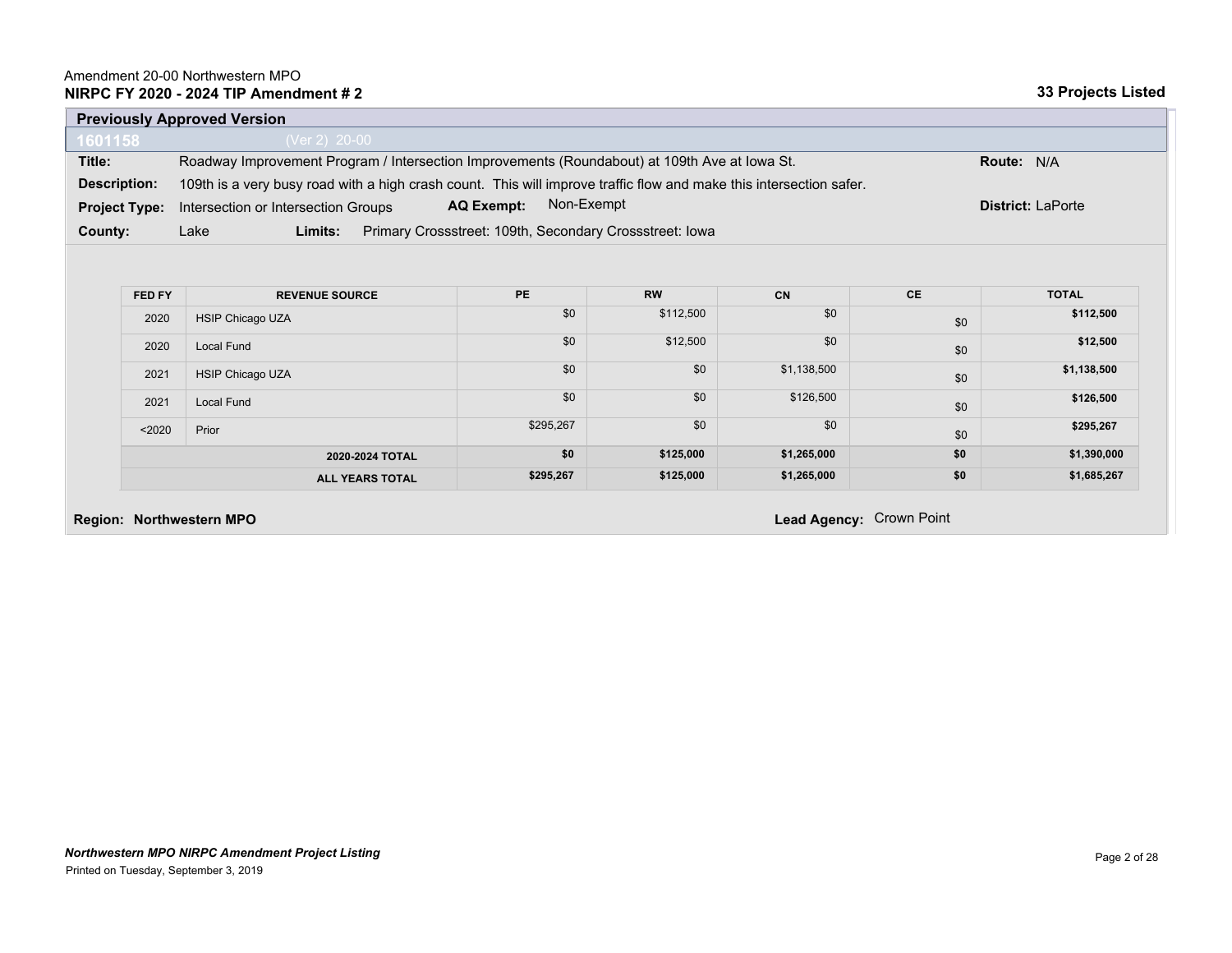| <b>NIRPC260048</b>   |        | (Ver 1) 20-03                                            |                   | <b>STATUS New Project</b> |           |                           |     | <b>FEDERAL</b>           |
|----------------------|--------|----------------------------------------------------------|-------------------|---------------------------|-----------|---------------------------|-----|--------------------------|
| Title:               |        | IHB bike trail from Hammond to Indianapolis blvd         |                   |                           |           |                           |     | Route: N/A               |
| <b>Description:</b>  |        | construct a bike trail from Hammond to Indianapolis blvd |                   |                           |           |                           |     |                          |
| <b>Project Type:</b> |        | <b>Bicycle Enhancement</b>                               | <b>AQ Exempt:</b> | Exempt                    |           |                           |     | <b>District: LaPorte</b> |
| County:              |        | Limits:<br>Lake                                          |                   |                           |           |                           |     |                          |
|                      |        |                                                          |                   |                           |           |                           |     |                          |
|                      |        |                                                          | <b>PE</b>         |                           |           |                           | CE  | <b>TOTAL</b>             |
|                      | FED FY | <b>REVENUE SOURCE</b>                                    |                   |                           | <b>RW</b> | <b>CN</b>                 |     |                          |
|                      | 2020   | Rec Trails Program                                       |                   | \$0                       | \$40,000  | \$0                       | \$0 | \$40,000                 |
|                      | 2021   | Rec Trails Program                                       |                   | \$0                       | \$0       | \$185,000                 | \$0 | \$185,000                |
|                      |        | 2020-2024 TOTAL                                          |                   | \$0                       | \$40,000  | \$185,000                 | \$0 | \$225,000                |
|                      |        | <b>ALL YEARS TOTAL</b>                                   |                   | \$0                       | \$40,000  | \$185,000                 | \$0 | \$225,000                |
|                      |        | Region: Northwestern MPO                                 |                   |                           |           | Lead Agency: East Chicago |     |                          |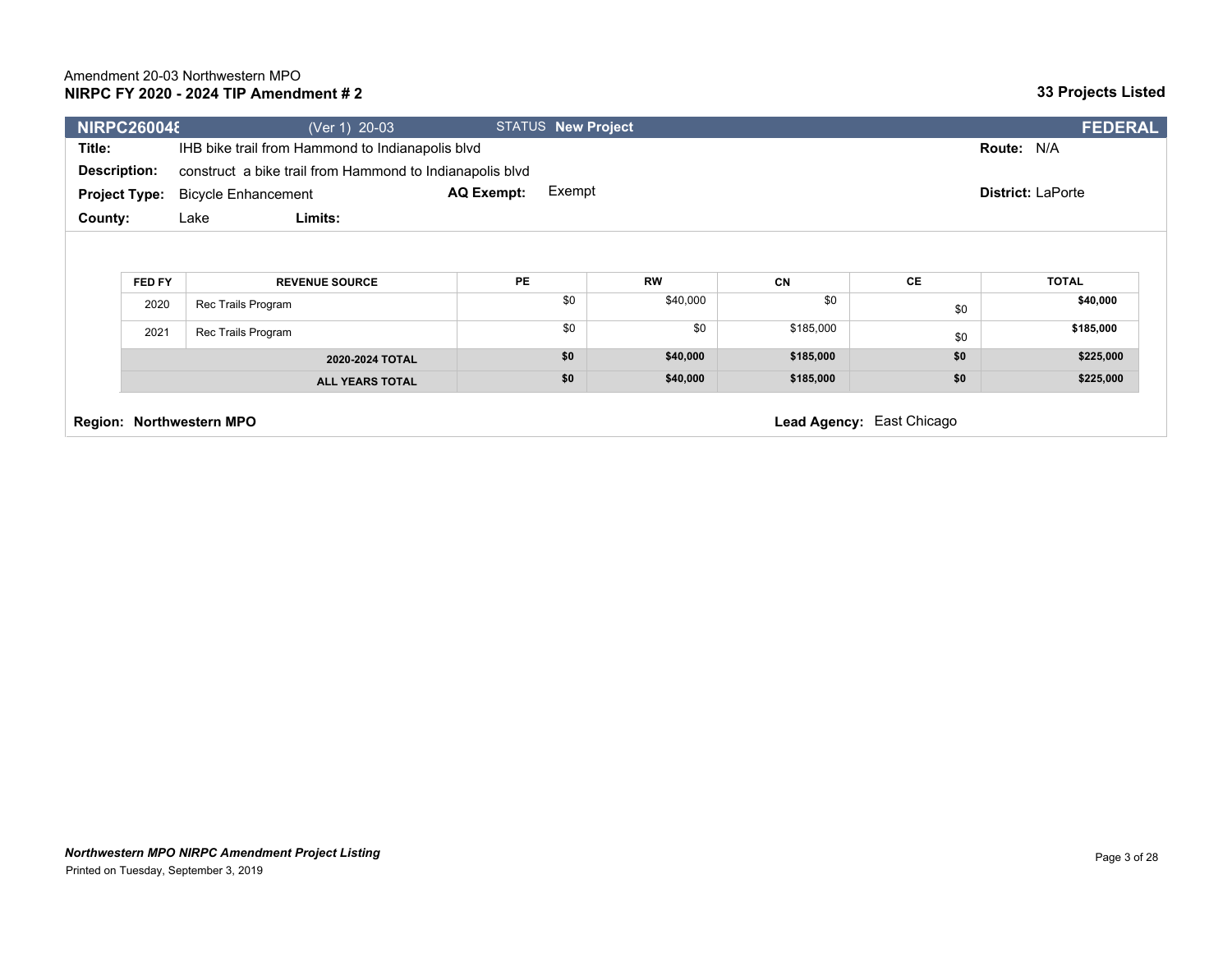| 1901792 |                                                                                                                                                                                                                                                                                                                                                                                                                                                                                          | (Ver 2) 20-03                                 | STATUS <b>Programmed</b> |                  |                       |            | <b>FEDERAL</b>           |
|---------|------------------------------------------------------------------------------------------------------------------------------------------------------------------------------------------------------------------------------------------------------------------------------------------------------------------------------------------------------------------------------------------------------------------------------------------------------------------------------------------|-----------------------------------------------|--------------------------|------------------|-----------------------|------------|--------------------------|
| Title:  |                                                                                                                                                                                                                                                                                                                                                                                                                                                                                          | Planning / 2020 TOD Planning                  |                          |                  |                       |            | <b>Route: N/A</b>        |
|         | Description:<br>This project is for GPTC's transit planning to identify and design transit-oriented development (TOD) improvements in implementation of the Livable<br>Broadway Regional Plan. The end-product will be recommended transit amenity and TOD improvements at various stops on Broadway in Gary and<br>Merrillville, to be implemented via project GPTC TOD II.<br>Exempt<br>AQ Exempt:<br><b>District: LaPorte</b><br>Transit - Planning/Oversight<br><b>Project Type:</b> |                                               |                          |                  |                       |            |                          |
|         | Limits:<br>County:<br>Lake<br>Not Location Specific                                                                                                                                                                                                                                                                                                                                                                                                                                      |                                               |                          |                  |                       |            |                          |
|         | FED FY<br>2020                                                                                                                                                                                                                                                                                                                                                                                                                                                                           | <b>REVENUE SOURCE</b><br>FTA 5307 Chicago UZA | <b>PE</b><br>\$0         | <b>RW</b><br>\$0 | <b>CN</b><br>\$80,000 | <b>CE</b>  | <b>TOTAL</b><br>\$80,000 |
|         | 2020                                                                                                                                                                                                                                                                                                                                                                                                                                                                                     | Local Fund                                    | \$0                      | \$0              | \$20,000              | \$0<br>\$0 | \$20,000                 |
|         |                                                                                                                                                                                                                                                                                                                                                                                                                                                                                          | 2020-2024 TOTAL                               | \$0                      | \$0              | \$100,000             | \$0        | \$100,000                |
|         |                                                                                                                                                                                                                                                                                                                                                                                                                                                                                          | <b>ALL YEARS TOTAL</b>                        | \$0                      | \$0              | \$100,000             | \$0        | \$100,000                |
|         | Lead Agency: GPTC<br>Region: Northwestern MPO                                                                                                                                                                                                                                                                                                                                                                                                                                            |                                               |                          |                  |                       |            |                          |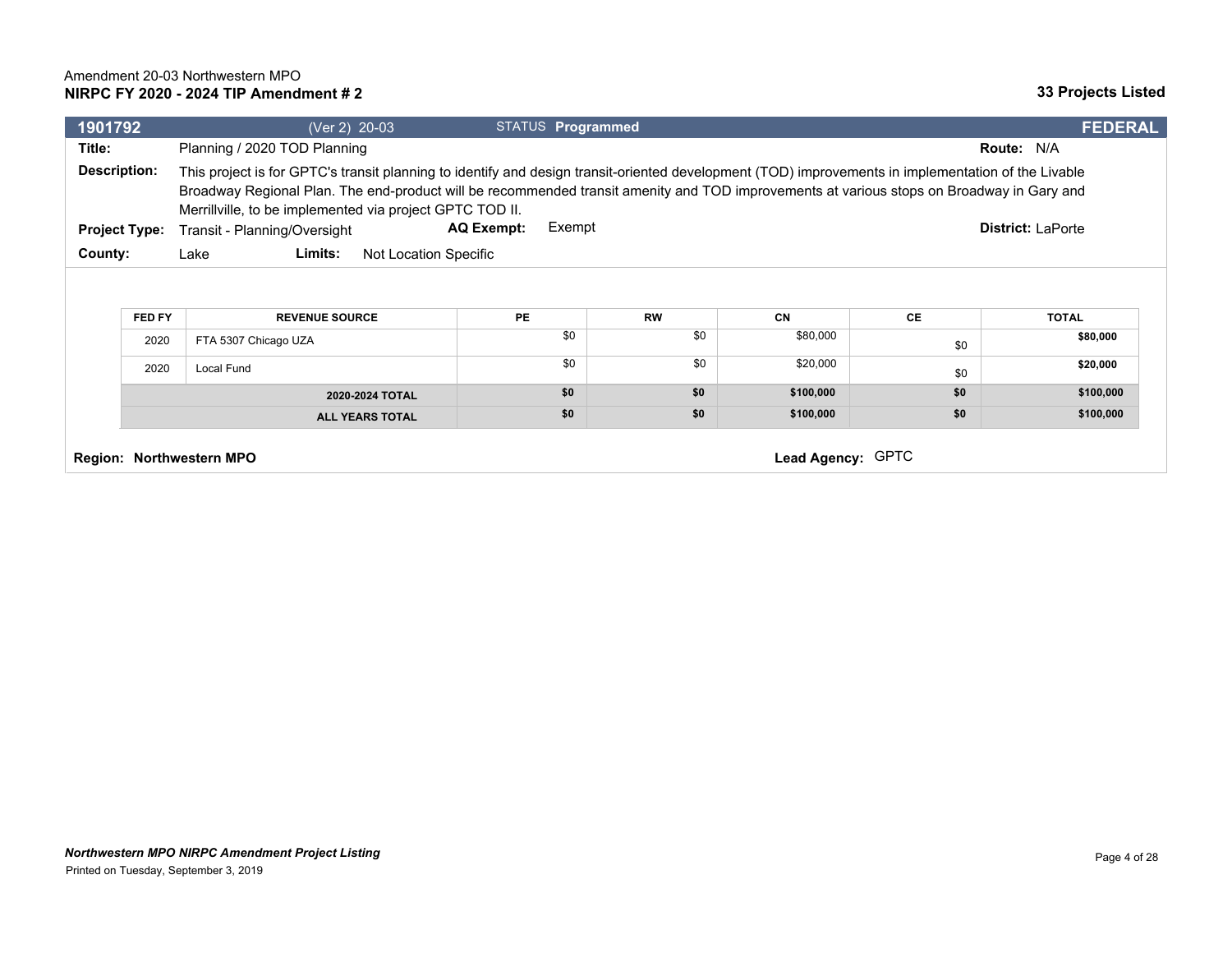|                                 |                                                                                                                                                                                                                                                                                                                                                              | <b>Previously Approved Version</b>       |                                 |           |                   |           |                          |
|---------------------------------|--------------------------------------------------------------------------------------------------------------------------------------------------------------------------------------------------------------------------------------------------------------------------------------------------------------------------------------------------------------|------------------------------------------|---------------------------------|-----------|-------------------|-----------|--------------------------|
| <b>NIRPC160041</b>              |                                                                                                                                                                                                                                                                                                                                                              | (Ver 1) 20-00                            |                                 |           |                   |           |                          |
| Title:                          |                                                                                                                                                                                                                                                                                                                                                              | Planning / 2020 TOD Planning             |                                 |           |                   |           | Route: N/A               |
| <b>Description:</b>             | This project is for GPTC's transit planning to identify and design transit-oriented development (TOD) improvements in implementation of the Livable<br>Broadway Regional Plan. The end-product will be recommended transit amenity and TOD improvements at various stops on Broadway in Gary and<br>Merrillville, to be implemented via project GPTC TOD II. |                                          |                                 |           |                   |           |                          |
| <b>Project Type:</b>            |                                                                                                                                                                                                                                                                                                                                                              | Transit - Planning/Oversight             | Non-Exempt<br><b>AQ Exempt:</b> |           |                   |           | <b>District: LaPorte</b> |
| County:                         |                                                                                                                                                                                                                                                                                                                                                              | Limits:<br>Not Location Specific<br>Lake |                                 |           |                   |           |                          |
|                                 | FED FY                                                                                                                                                                                                                                                                                                                                                       | <b>REVENUE SOURCE</b>                    | <b>PE</b>                       | <b>RW</b> | <b>CN</b>         | <b>CE</b> | <b>TOTAL</b>             |
|                                 | 2020                                                                                                                                                                                                                                                                                                                                                         | FTA 5307 Chicago UZA                     | \$0                             | \$0       | \$80,000          | \$0       | \$80,000                 |
|                                 | 2020                                                                                                                                                                                                                                                                                                                                                         | Local Fund                               | \$0                             | \$0       | \$20,000          | \$0       | \$20,000                 |
|                                 |                                                                                                                                                                                                                                                                                                                                                              | 2020-2024 TOTAL                          | \$0                             | \$0       | \$100,000         | \$0       | \$100,000                |
|                                 |                                                                                                                                                                                                                                                                                                                                                              | <b>ALL YEARS TOTAL</b>                   | \$0                             | \$0       | \$100,000         | \$0       | \$100,000                |
| <b>Region: Northwestern MPO</b> |                                                                                                                                                                                                                                                                                                                                                              |                                          |                                 |           | Lead Agency: GPTC |           |                          |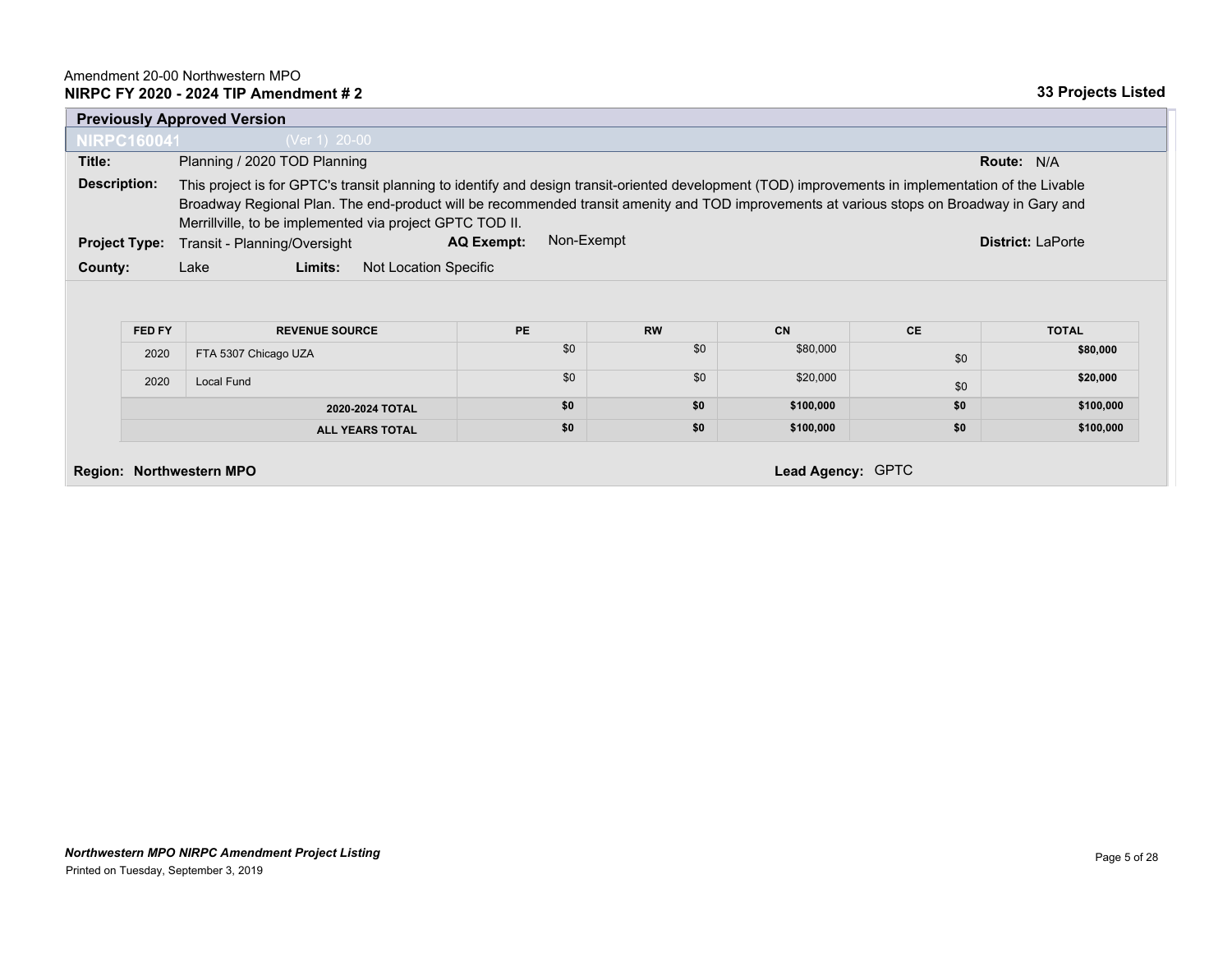| 1600418              | (Ver 4) 20-03                                                           | STATUS Programmed                                        |           |             |               | <b>FEDERAL</b>    |
|----------------------|-------------------------------------------------------------------------|----------------------------------------------------------|-----------|-------------|---------------|-------------------|
| Title:               | Road Rehab (3R/4R Standards) at Airport Rd; Phase 1                     |                                                          |           |             |               | Route: N/A        |
| <b>Description:</b>  | Airport Road 3R/4R Reconstruction: Cline Ave to EJ&E RR Bridge; Phase 1 |                                                          |           |             |               |                   |
| <b>Project Type:</b> | Roadway Reconstruction/Rehabilitation                                   | Exempt<br><b>AQ Exempt:</b>                              |           |             |               | District: LaPorte |
| County:              | Limits:<br>Lake                                                         | From Cline Ave to EJ&E RR bridge of Distance (mile) 1.32 |           |             |               |                   |
|                      |                                                                         |                                                          |           |             |               |                   |
| FED FY               | <b>REVENUE SOURCE</b>                                                   | PE                                                       | <b>RW</b> | CN          | $\mathsf{CE}$ | <b>TOTAL</b>      |
|                      |                                                                         | \$0                                                      | \$0       | \$0         |               | \$58,750          |
| 2020                 | Local Fund                                                              |                                                          |           |             | \$58,750      |                   |
| 2020                 | STBG Chicago UZA                                                        | \$0                                                      | \$0       | \$0         | \$235,000     | \$235,000         |
| $2020$               | Prior                                                                   | \$0                                                      | \$0       | \$3,292,600 | \$0           | \$3,292,600       |
|                      | 2020-2024 TOTAL                                                         | \$0                                                      | \$0       | \$0         | \$293,750     | \$293,750         |
|                      | <b>ALL YEARS TOTAL</b>                                                  | \$0                                                      | \$0       | \$3,292,600 | \$293,750     | \$3,586,350       |
| 1600418              | <b>Previously Approved Version</b><br>(Ver 3) 20-02                     |                                                          |           |             |               |                   |
| Title:               | Road Rehab (3R/4R Standards) at Airport Rd; Phase 1                     |                                                          |           |             |               | Route: N/A        |
| <b>Description:</b>  | Airport Road 3R/4R Reconstruction: Cline Ave to EJ&E RR Bridge; Phase 1 |                                                          |           |             |               |                   |
| <b>Project Type:</b> | Roadway Reconstruction/Rehabilitation                                   | Non-Exempt<br><b>AQ Exempt:</b>                          |           |             |               | District: LaPorte |
| County:              | Lake<br>Limits:                                                         | From Cline Ave to EJ&E RR bridge of Distance (mile) 1.32 |           |             |               |                   |
|                      |                                                                         |                                                          |           |             |               |                   |
|                      |                                                                         |                                                          |           |             |               |                   |
|                      | <b>REVENUE SOURCE</b>                                                   | <b>PE</b>                                                | <b>RW</b> | <b>CN</b>   | <b>CE</b>     | <b>TOTAL</b>      |
| <b>FED FY</b>        |                                                                         |                                                          |           |             |               |                   |
| 2020                 | <b>Local Fund</b>                                                       | \$0                                                      | \$0       | \$0         | \$25,000      | \$25,000          |
| 2020                 | STBG Chicago UZA                                                        | \$0                                                      | \$0       | \$0         | \$100,000     | \$100,000         |
| $2020$               | Prior                                                                   | \$0                                                      | \$0       | \$3,292,600 | \$0           | \$3,292,600       |
|                      | 2020-2024 TOTAL                                                         | \$0                                                      | \$0       | \$0         | \$125,000     | \$125,000         |

**Region: Northwestern MPO Lead Agency:** Gary

*Northwestern MPO NIRPC Amendment Project Listing* Printed on Tuesday, September 3, 2019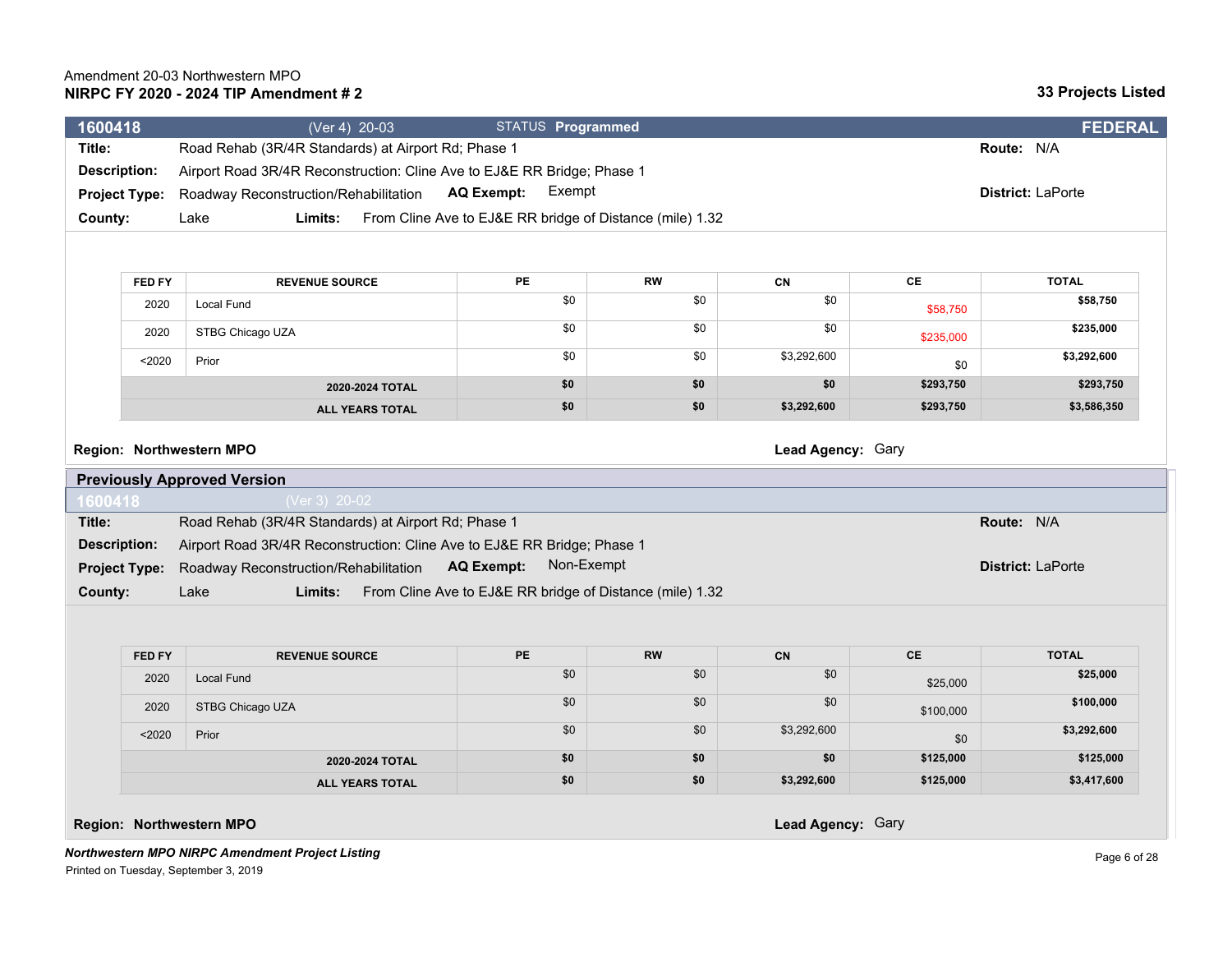| 1802975              |                      | (Ver 2) 20-03                                                                        | STATUS Programmed           |            |                   |               | <b>FEDERAL</b>           |
|----------------------|----------------------|--------------------------------------------------------------------------------------|-----------------------------|------------|-------------------|---------------|--------------------------|
| Title:               |                      | Road Rehabilitation (3R/4R) Airport Rd Phase 2                                       |                             |            |                   |               | Route: N/A               |
| <b>Description:</b>  |                      | Road Rehabiliitation (3R/4R Standards) Cline Ave to E J & E railroad bridge; Phase 2 |                             |            |                   |               |                          |
| <b>Project Type:</b> |                      | Roadway Reconstruction/Rehabilitation                                                | Exempt<br><b>AQ Exempt:</b> |            |                   |               | District: LaPorte        |
| County:              |                      | Limits:<br>Lake                                                                      |                             |            |                   |               |                          |
|                      |                      |                                                                                      |                             |            |                   |               |                          |
|                      |                      |                                                                                      |                             |            |                   |               |                          |
|                      | FED FY               | <b>REVENUE SOURCE</b>                                                                | <b>PE</b>                   | <b>RW</b>  | <b>CN</b>         | $\mathsf{CE}$ | <b>TOTAL</b>             |
|                      | 2022                 | <b>Local Fund</b>                                                                    | \$0                         | \$0        | \$179,200         | \$0           | \$179,200                |
|                      | 2022                 | STBG Chicago UZA                                                                     | \$0                         | \$0        | \$716,800         | \$0           | \$716,800                |
|                      |                      | 2020-2024 TOTAL                                                                      | \$0                         | \$0        | \$896,000         | \$0           | \$896,000                |
|                      |                      | <b>ALL YEARS TOTAL</b>                                                               | \$0                         | \$0        | \$896,000         | \$0           | \$896,000                |
|                      |                      | Region: Northwestern MPO                                                             |                             |            | Lead Agency: Gary |               |                          |
|                      |                      | <b>Previously Approved Version</b>                                                   |                             |            |                   |               |                          |
| 1802975              |                      | (Ver 1) 20-02                                                                        |                             |            |                   |               |                          |
| Title:               |                      | Road Rehabilitation (3R/4R) Airport Rd Phase 2                                       |                             |            |                   |               | Route: N/A               |
| <b>Description:</b>  |                      | Road Rehabiliitation (3R/4R Standards) Cline Ave to E J & E railroad bridge; Phase 2 |                             |            |                   |               |                          |
|                      | <b>Project Type:</b> | Roadway Reconstruction/Rehabilitation                                                | <b>AQ Exempt:</b><br>Exempt |            |                   |               | <b>District: LaPorte</b> |
| County:              |                      | Limits:<br>Lake                                                                      |                             |            |                   |               |                          |
|                      |                      |                                                                                      |                             |            |                   |               |                          |
|                      | FED FY               | <b>REVENUE SOURCE</b>                                                                | <b>PE</b>                   | ${\sf RW}$ | CN                | <b>CE</b>     | <b>TOTAL</b>             |
|                      | 2020                 | <b>Local Fund</b>                                                                    | \$0                         | \$33,750   | \$0               | \$0           | \$33,750                 |
|                      | 2020                 | STBG Chicago UZA                                                                     | \$0                         | \$135,000  | \$0               | \$0           | \$135,000                |
|                      | 2022                 | <b>Local Fund</b>                                                                    | \$0                         | \$0        | \$179,200         | \$0           | \$179,200                |
|                      | 2022                 | STBG Chicago UZA                                                                     | \$0                         | \$0        | \$716,800         | \$0           | \$716,800                |
|                      |                      | 2020-2024 TOTAL                                                                      | \$0                         | \$168,750  | \$896,000         | \$0           | \$1,064,750              |
|                      |                      | <b>ALL YEARS TOTAL</b>                                                               | \$0                         | \$168,750  | \$896,000         | \$0           | \$1,064,750              |

**Region: Northwestern MPO Lead Agency:** Gary

*Northwestern MPO NIRPC Amendment Project Listing* Printed on Tuesday, September 3, 2019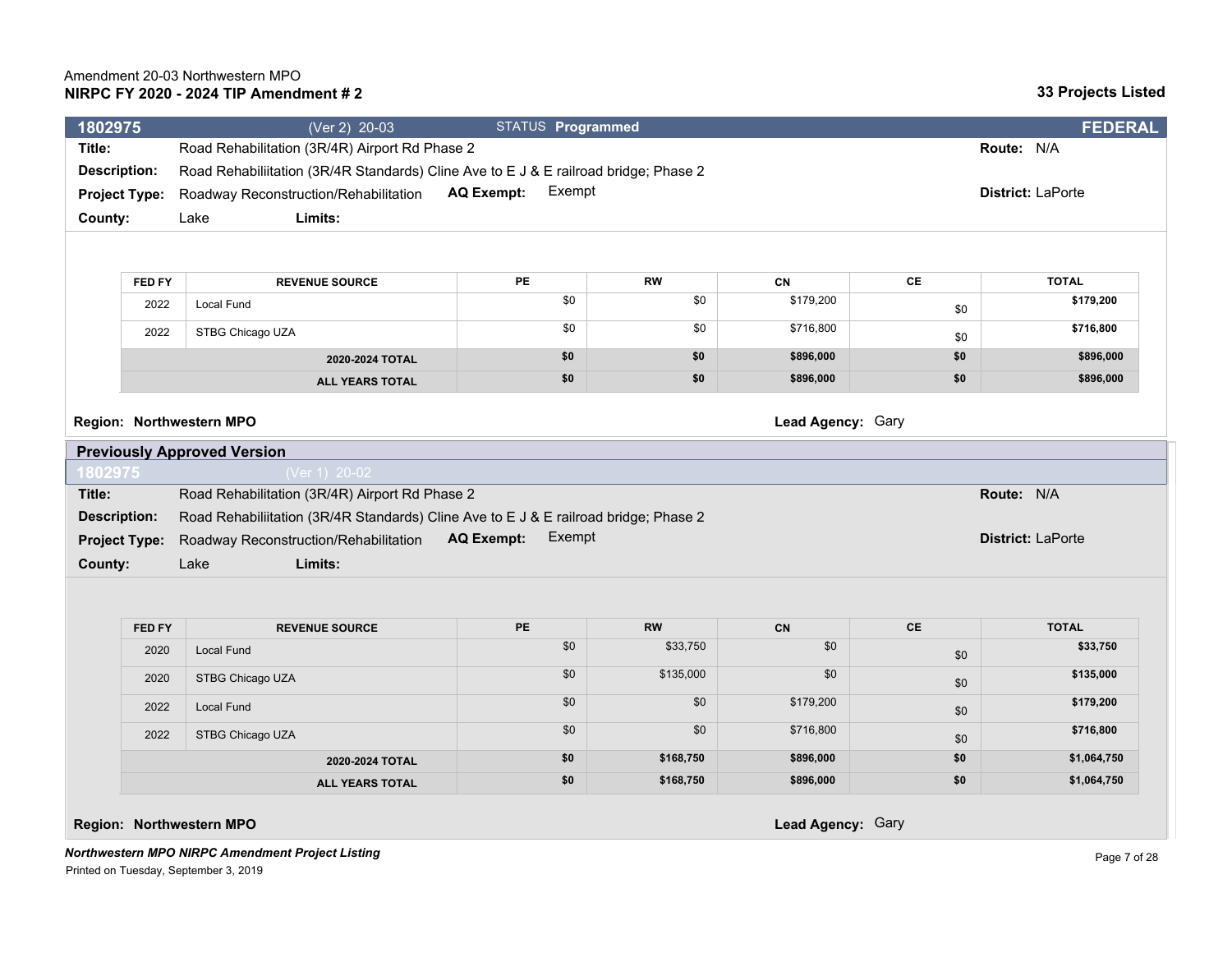| 1601145              |                            | (Ver 4) 20-03                                                           | STATUS <b>Programmed</b>                                              | <b>FEDERAL</b>           |
|----------------------|----------------------------|-------------------------------------------------------------------------|-----------------------------------------------------------------------|--------------------------|
| Title:               |                            | Multi-use Trail Program / Bike/Pedestrian Facilities at Marguette Trail |                                                                       | <b>Route: N/A</b>        |
| Description:         |                            | from State St at Rabin Plaza to Toll Road overpass at Kosciusko St      |                                                                       |                          |
| <b>Project Type:</b> | <b>Bicycle Enhancement</b> | <b>AQ Exempt:</b>                                                       | Exempt                                                                | <b>District: LaPorte</b> |
| County:              | Lake<br>Limits:            |                                                                         | Marquette Trail from State St to Kosciusko St of Distance (mile) 2.11 |                          |
|                      |                            |                                                                         |                                                                       |                          |

| FED FY | <b>REVENUE SOURCE</b>  | <b>PE</b> | <b>RW</b> | <b>CN</b>   | <b>CE</b> | <b>TOTAL</b> |
|--------|------------------------|-----------|-----------|-------------|-----------|--------------|
| 2020   | CMAQ Chicago UZA       | \$0       | \$540,000 | \$0         | \$0       | \$540,000    |
| 2020   | Local Fund             | \$0       | \$135,000 | \$0         | \$0       | \$135,000    |
| 2021   | CMAQ Chicago UZA       | \$0       | \$0       | \$1,200,000 | \$0       | \$1,200,000  |
| 2021   | Local Fund             | \$0       | \$0       | \$300,000   | \$0       | \$300,000    |
| $2020$ | Prior                  | \$400,000 | \$0       | \$0         | \$0       | \$400,000    |
|        | 2020-2024 TOTAL        | \$0       | \$675,000 | \$1,500,000 | \$0       | \$2,175,000  |
|        | <b>ALL YEARS TOTAL</b> | \$400,000 | \$675,000 | \$1,500,000 | \$0       | \$2,575,000  |

**Region: Northwestern MPO Lead Agency:** Hammond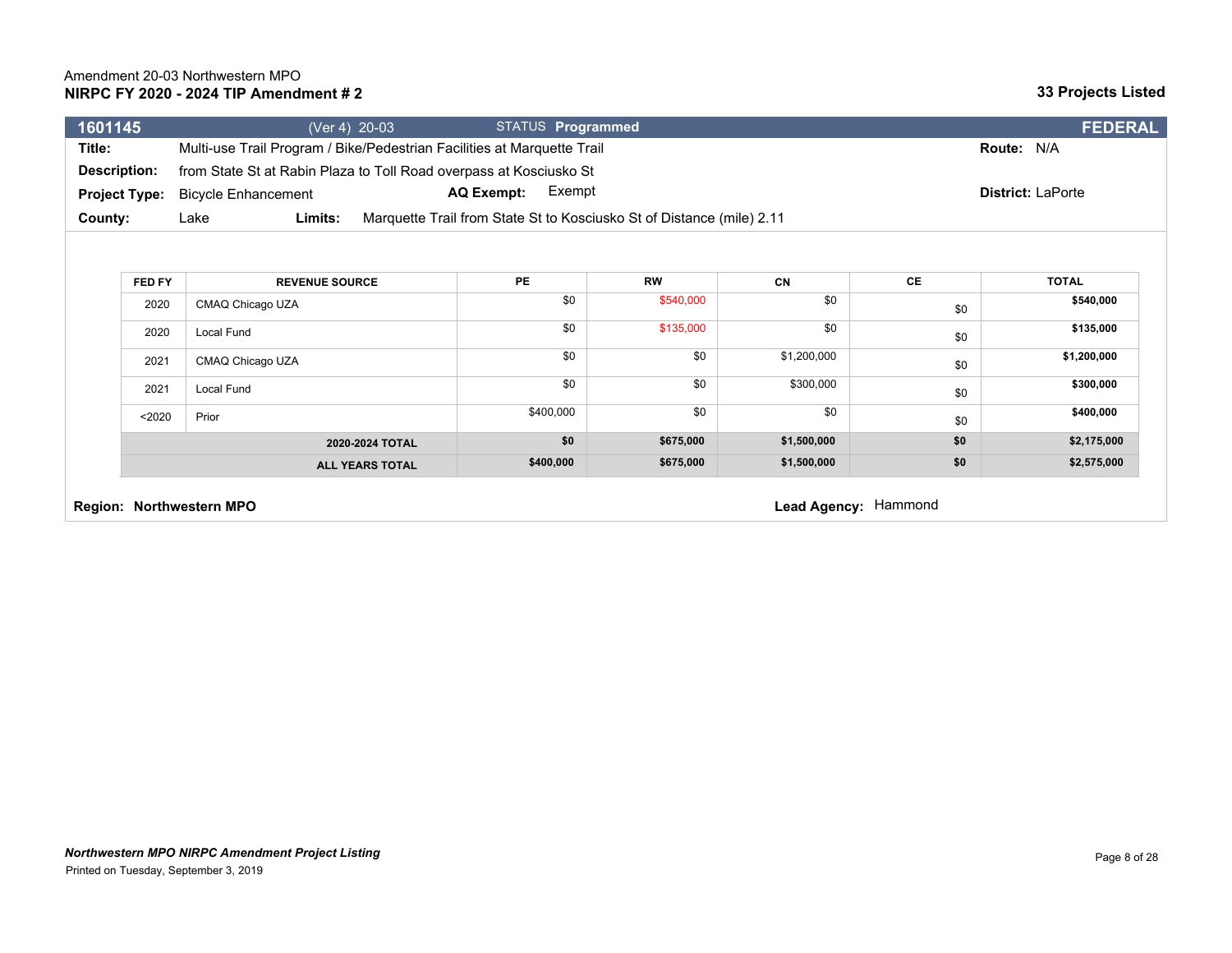|                      | <b>Previously Approved Version</b> |                                                                         |                          |  |  |
|----------------------|------------------------------------|-------------------------------------------------------------------------|--------------------------|--|--|
| 1601145              | (Ver 3) $20-00$                    |                                                                         |                          |  |  |
| Title:               |                                    | Multi-use Trail Program / Bike/Pedestrian Facilities at Marquette Trail | <b>Route: N/A</b>        |  |  |
| Description:         |                                    | from State St at Rabin Plaza to Toll Road overpass at Kosciusko St      |                          |  |  |
| <b>Project Type:</b> | <b>Bicycle Enhancement</b>         | Non-Exempt<br><b>AQ Exempt:</b>                                         | <b>District: LaPorte</b> |  |  |
| County:              | Lake<br>Limits:                    | Marquette Trail from State St to Kosciusko St of Distance (mile) 2.11   |                          |  |  |

| <b>FED FY</b> | <b>REVENUE SOURCE</b>  | <b>PE</b> | <b>RW</b> | <b>CN</b>   | <b>CE</b> | <b>TOTAL</b> |
|---------------|------------------------|-----------|-----------|-------------|-----------|--------------|
| 2020          | CMAQ Chicago UZA       | \$0       | \$360,000 | \$0         | \$0       | \$360,000    |
| 2020          | Local Fund             | \$0       | \$90,000  | \$0         | \$0       | \$90,000     |
| 2021          | CMAQ Chicago UZA       | \$0       | \$0       | \$1,200,000 | \$0       | \$1,200,000  |
| 2021          | <b>Local Fund</b>      | \$0       | \$0       | \$300,000   | \$0       | \$300,000    |
| $2020$        | Prior                  | \$400,000 | \$0       | \$0         | \$0       | \$400,000    |
|               | 2020-2024 TOTAL        | \$0       | \$450,000 | \$1,500,000 | \$0       | \$1,950,000  |
|               | <b>ALL YEARS TOTAL</b> | \$400,000 | \$450,000 | \$1,500,000 | \$0       | \$2,350,000  |

# **Region: Northwestern MPO Lead Agency:** Hammond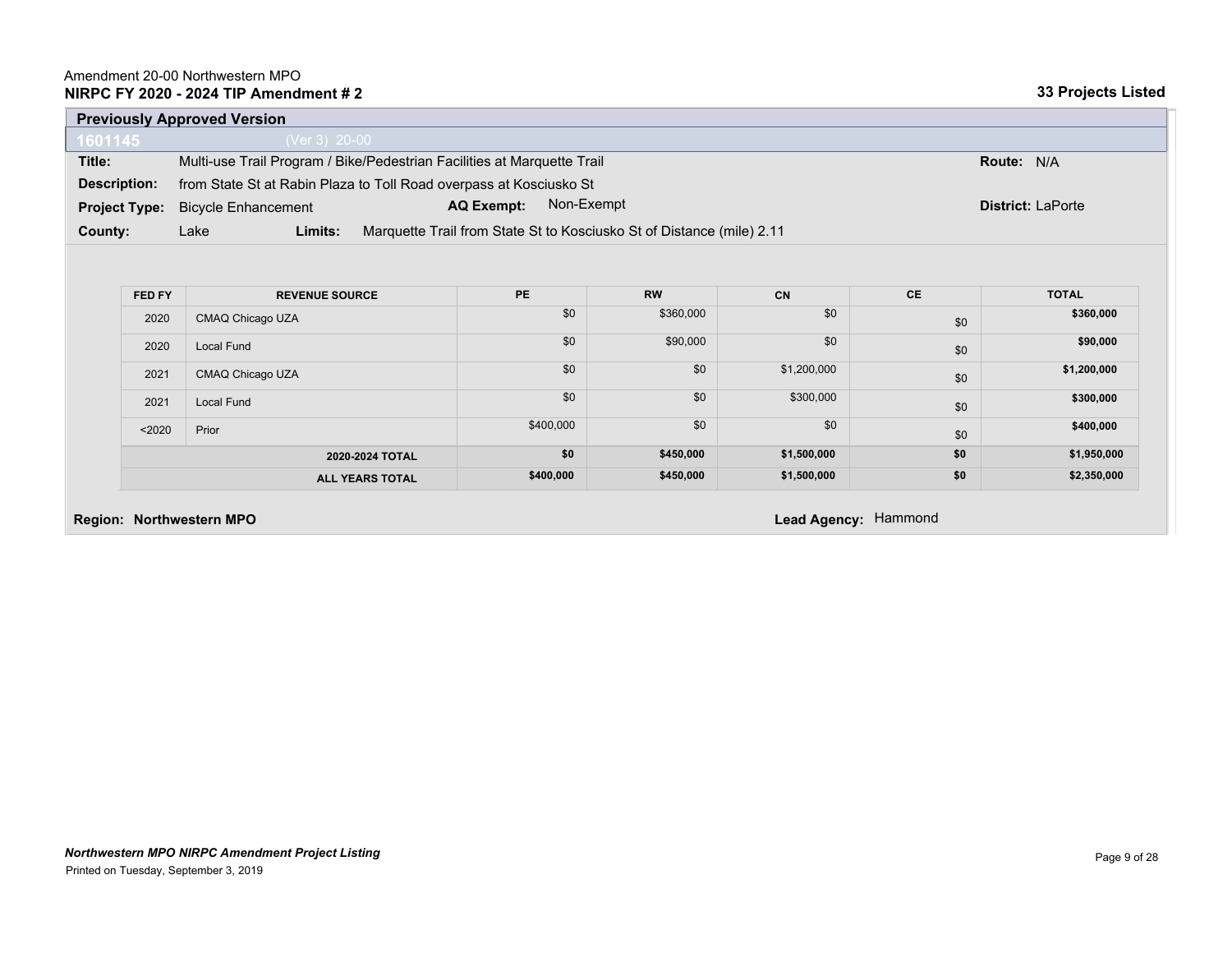| 1901900             |                      | (Ver 2) 20-03                                               |                        | STATUS Programmed                                                        |           |                      |               | <b>LOCAL</b>             |
|---------------------|----------------------|-------------------------------------------------------------|------------------------|--------------------------------------------------------------------------|-----------|----------------------|---------------|--------------------------|
| Title:              |                      | Multi-use paths / Hammond Marquette Greenway-FUTURE PROJECT |                        |                                                                          |           |                      |               | Route: N/A               |
| <b>Description:</b> |                      | Extend the funded trail from East Chicago to Gary           |                        |                                                                          |           |                      |               |                          |
|                     | <b>Project Type:</b> | Other                                                       |                        | Non-Exempt<br><b>AQ Exempt:</b>                                          |           |                      |               | District: LaPorte        |
| County:             |                      | Lake<br>Limits:                                             |                        | Marquette Greenway from Kennedy Ave to Cline Ave of Distance (mile) 1.91 |           |                      |               |                          |
|                     |                      |                                                             |                        |                                                                          |           |                      |               |                          |
|                     | FED FY               | <b>REVENUE SOURCE</b>                                       |                        | PE                                                                       | <b>RW</b> | CN                   | CE            | <b>TOTAL</b>             |
|                     | 2024                 | Local Fund                                                  |                        | \$0                                                                      | \$0       | \$308,000            |               | \$308,000                |
|                     |                      |                                                             |                        |                                                                          |           |                      | \$0           |                          |
|                     |                      |                                                             | 2020-2024 TOTAL        | \$0                                                                      | \$0       | \$308,000            | \$0           | \$308,000                |
|                     |                      |                                                             | <b>ALL YEARS TOTAL</b> | \$0                                                                      | \$0       | \$308,000            | \$0           | \$308,000                |
|                     |                      | Region: Northwestern MPO                                    |                        |                                                                          |           | Lead Agency: Hammond |               |                          |
|                     |                      | <b>Previously Approved Version</b>                          |                        |                                                                          |           |                      |               |                          |
| 1901900             |                      | (Ver 1) 20-00                                               |                        |                                                                          |           |                      |               |                          |
| Title:              |                      | Multi-use paths / Hammond Marquette Greenway-FUTURE PROJECT |                        |                                                                          |           |                      |               | Route: N/A               |
| <b>Description:</b> |                      | Extend the funded trail from East Chicago to Gary           |                        |                                                                          |           |                      |               |                          |
|                     | <b>Project Type:</b> | Other                                                       |                        | Non-Exempt<br><b>AQ Exempt:</b>                                          |           |                      |               | <b>District: LaPorte</b> |
| County:             |                      | Lake<br>Limits:                                             |                        | Marquette Greenway from Kennedy Ave to Cline Ave of Distance (mile) 1.91 |           |                      |               |                          |
|                     |                      |                                                             |                        |                                                                          |           |                      |               |                          |
|                     | FED FY               | <b>REVENUE SOURCE</b>                                       |                        | PE                                                                       | <b>RW</b> | CN                   | $\mathsf{CE}$ | <b>TOTAL</b>             |
|                     | 2024                 | Local Fund                                                  |                        | \$0                                                                      | \$0       | \$308,000            | \$0           | \$308,000                |
|                     | 2024                 | STBG Chicago UZA                                            |                        | \$0                                                                      | \$0       | \$1,360,000          | \$0           | \$1,360,000              |
|                     |                      |                                                             | 2020-2024 TOTAL        | \$0                                                                      | \$0       | \$1,668,000          | \$0           | \$1,668,000              |
|                     |                      |                                                             | <b>ALL YEARS TOTAL</b> | \$0                                                                      | \$0       | \$1,668,000          | \$0           | \$1,668,000              |
|                     |                      | <b>Region: Northwestern MPO</b>                             |                        |                                                                          |           | Lead Agency: Hammond |               |                          |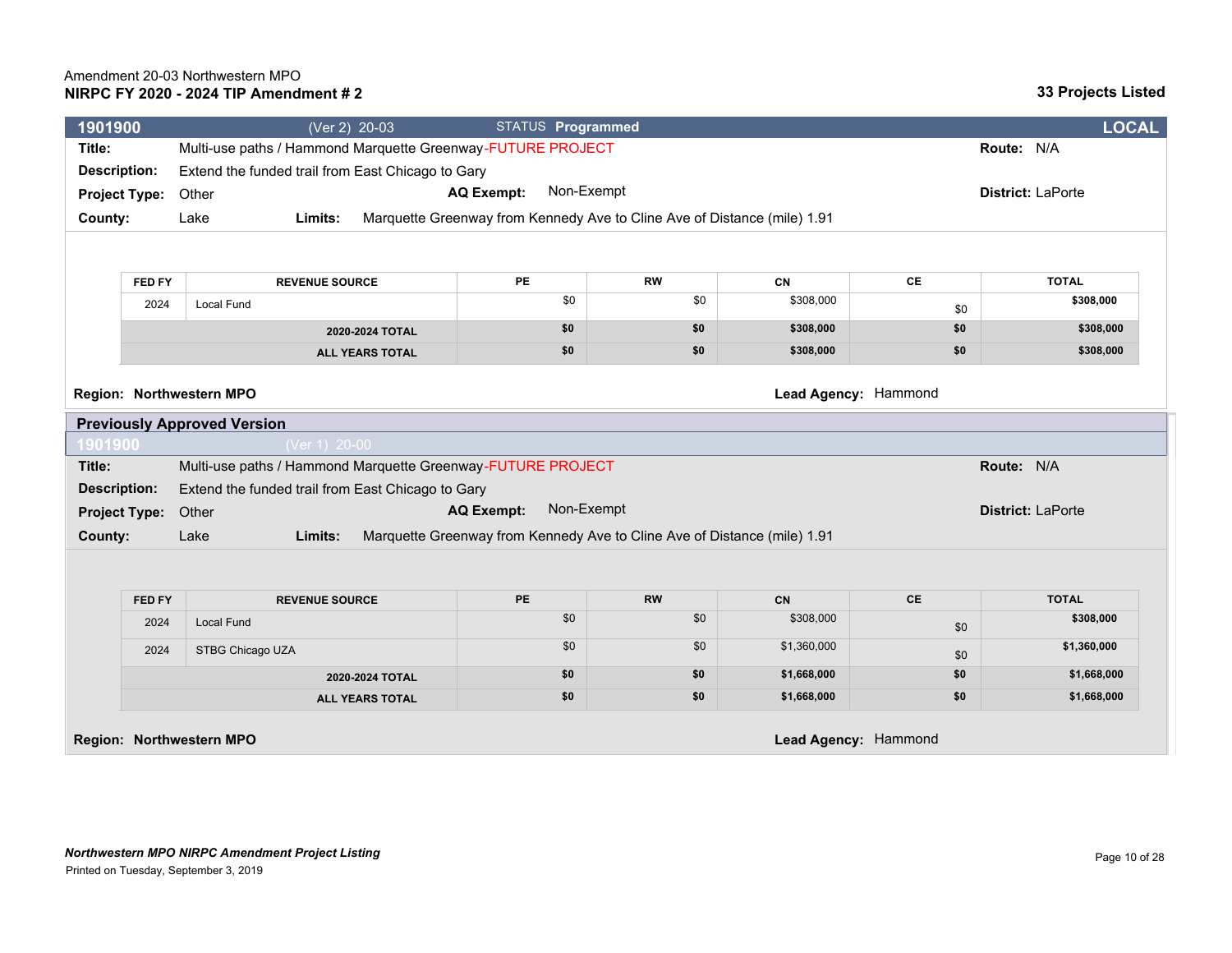| 1901904             |                      | (Ver 2) 20-03                                                                                          | <b>STATUS Deleted</b>       |           |                      |           | <b>FEDERAL</b>           |
|---------------------|----------------------|--------------------------------------------------------------------------------------------------------|-----------------------------|-----------|----------------------|-----------|--------------------------|
| Title:              |                      | Stormwater Improvements on Nevada St                                                                   |                             |           |                      |           | Route: N/A               |
| <b>Description:</b> |                      | Stormwater improvements on Nevada St, south of 109th. Includes roadway drainage and stormwater system. |                             |           |                      |           |                          |
|                     | <b>Project Type:</b> | Other                                                                                                  | Exempt<br><b>AQ Exempt:</b> |           |                      |           | <b>District: LaPorte</b> |
| County:             |                      | Limits:<br>Lake                                                                                        |                             |           |                      |           |                          |
|                     |                      |                                                                                                        |                             |           |                      |           |                          |
|                     | FED FY               | <b>REVENUE SOURCE</b>                                                                                  | PE                          | <b>RW</b> | CN                   | CE        | <b>TOTAL</b>             |
|                     |                      | Region: Northwestern MPO                                                                               |                             |           | Lead Agency: Hammond |           |                          |
|                     |                      | <b>Previously Approved Version</b>                                                                     |                             |           |                      |           |                          |
| 1901904             |                      | (Ver 1) 20-00                                                                                          |                             |           |                      |           |                          |
| Title:              |                      | Stormwater Improvements on Nevada St                                                                   |                             |           |                      |           | Route: N/A               |
| <b>Description:</b> |                      | Stormwater improvements on Nevada St, south of 109th. Includes roadway drainage and stormwater system. |                             |           |                      |           |                          |
|                     | <b>Project Type:</b> | Other                                                                                                  | Exempt<br><b>AQ Exempt:</b> |           |                      |           | <b>District: LaPorte</b> |
| County:             |                      | Lake<br>Limits:                                                                                        |                             |           |                      |           |                          |
|                     |                      |                                                                                                        |                             |           |                      |           |                          |
|                     | <b>FED FY</b>        | <b>REVENUE SOURCE</b>                                                                                  | <b>PE</b>                   | <b>RW</b> | CN                   | <b>CE</b> | <b>TOTAL</b>             |
|                     | 2020                 | <b>Local Fund</b>                                                                                      | \$88,000                    | \$0       | \$200,000            | \$0       | \$288,000                |
|                     | 2021                 | TAP Chicago UZA                                                                                        | \$0                         | \$0       | \$200,000            | \$0       | \$200,000                |
|                     |                      | 2020-2024 TOTAL                                                                                        | \$88,000                    | \$0       | \$400,000            | \$0       | \$488,000                |
|                     |                      | <b>ALL YEARS TOTAL</b>                                                                                 | \$88,000                    | \$0       | \$400,000            | \$0       | \$488,000                |
|                     |                      | Region: Northwestern MPO                                                                               |                             |           | Lead Agency: Hammond |           |                          |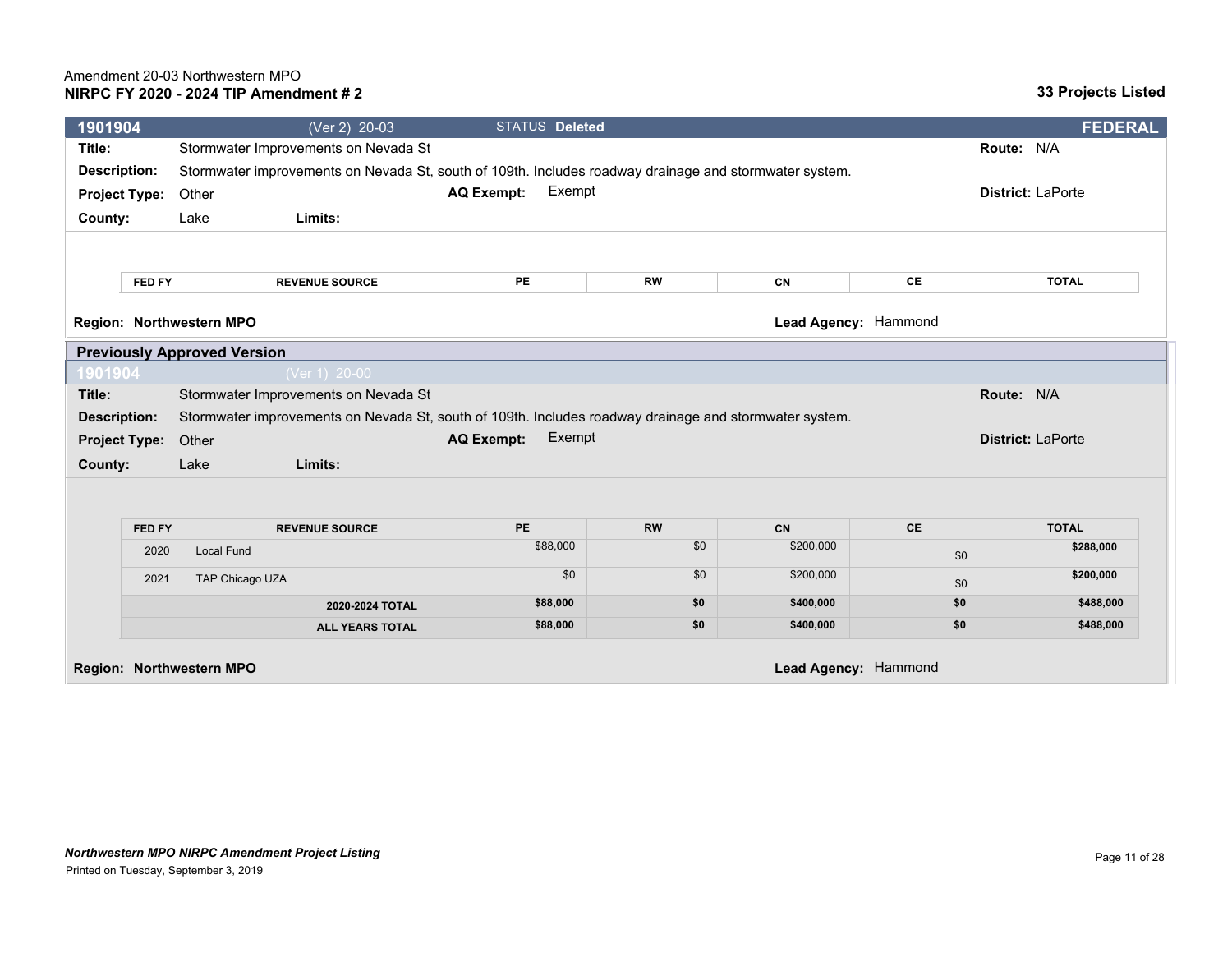| 1901377             |                      | (Ver 1) 20-03                                                                                | <b>STATUS New Project</b>   |           |                    |               | <b>STATE</b>             |
|---------------------|----------------------|----------------------------------------------------------------------------------------------|-----------------------------|-----------|--------------------|---------------|--------------------------|
| Title:              |                      | District Bridge Project (Rehabilitation)                                                     |                             |           |                    |               | Route: N/A               |
| <b>Description:</b> |                      | US 35 NB at GT&W RR, Railroad Str., 0.42mi N of US 6, Bridge Deck Overlay in LaPorte County. |                             |           |                    |               |                          |
|                     | <b>Project Type:</b> | <b>Bridge Deck Overlay</b>                                                                   | Exempt<br><b>AQ Exempt:</b> |           |                    |               | District: LaPorte        |
| County:             |                      | Limits:<br>Laporte                                                                           |                             |           |                    |               |                          |
|                     |                      |                                                                                              |                             |           |                    |               |                          |
|                     | FED FY               | <b>REVENUE SOURCE</b>                                                                        | PE                          | <b>RW</b> | <b>CN</b>          | <b>CE</b>     | <b>TOTAL</b>             |
|                     | 2020                 | State Match                                                                                  | \$94,750                    | \$0       | \$0                |               | \$94,750                 |
|                     |                      |                                                                                              | \$0                         | \$0       | \$10,000           | \$0           |                          |
|                     | 2021                 | State Match                                                                                  |                             |           |                    | \$0           | \$10,000                 |
|                     | 2022                 | State Match                                                                                  | \$0                         | \$0       | \$629,509          | \$56,500      | \$686,009                |
|                     |                      | 2020-2024 TOTAL                                                                              | \$94,750                    | \$0       | \$639,509          | \$56,500      | \$790,759                |
|                     |                      | <b>ALL YEARS TOTAL</b>                                                                       | \$94,750                    | \$0       | \$639,509          | \$56,500      | \$790,759                |
|                     |                      | Region: Northwestern MPO                                                                     |                             |           | Lead Agency: INDOT |               |                          |
| 1901379             |                      | (Ver 1) 20-03                                                                                | <b>STATUS New Project</b>   |           |                    |               | <b>STATE</b>             |
| Title:              |                      | District Bridge Project (Rehabilitation)                                                     |                             |           |                    |               | Route: N/A               |
| <b>Description:</b> |                      | SR 912 Over N&S RR, 0.25mi W of I-80, Bridge Deck Overlay in Lake County                     |                             |           |                    |               |                          |
|                     | <b>Project Type:</b> | <b>Bridge Deck Overlay</b>                                                                   | Exempt<br><b>AQ Exempt:</b> |           |                    |               | <b>District: LaPorte</b> |
| County:             |                      | Limits:<br>Lake                                                                              |                             |           |                    |               |                          |
|                     |                      |                                                                                              |                             |           |                    |               |                          |
|                     | FED FY               | <b>REVENUE SOURCE</b>                                                                        | PE                          | <b>RW</b> | CN                 | $\mathsf{CE}$ | <b>TOTAL</b>             |
|                     | 2020                 | State Match                                                                                  | \$235,000                   | \$0       | \$0                | \$0           | \$235,000                |
|                     | 2021                 | State Match                                                                                  | \$0                         | \$0       | \$10,000           | \$0           | \$10,000                 |
|                     | 2022                 | <b>State Match</b>                                                                           | \$0                         | \$0       | \$1,647,663        | \$150,000     | \$1,797,663              |
|                     |                      | 2020-2024 TOTAL                                                                              | \$235,000                   | \$0       | \$1,657,663        | \$150,000     | \$2,042,663              |
|                     |                      | <b>ALL YEARS TOTAL</b>                                                                       | \$235,000                   | \$0       | \$1,657,663        | \$150,000     | \$2,042,663              |
|                     |                      | Region: Northwestern MPO                                                                     |                             |           | Lead Agency: INDOT |               |                          |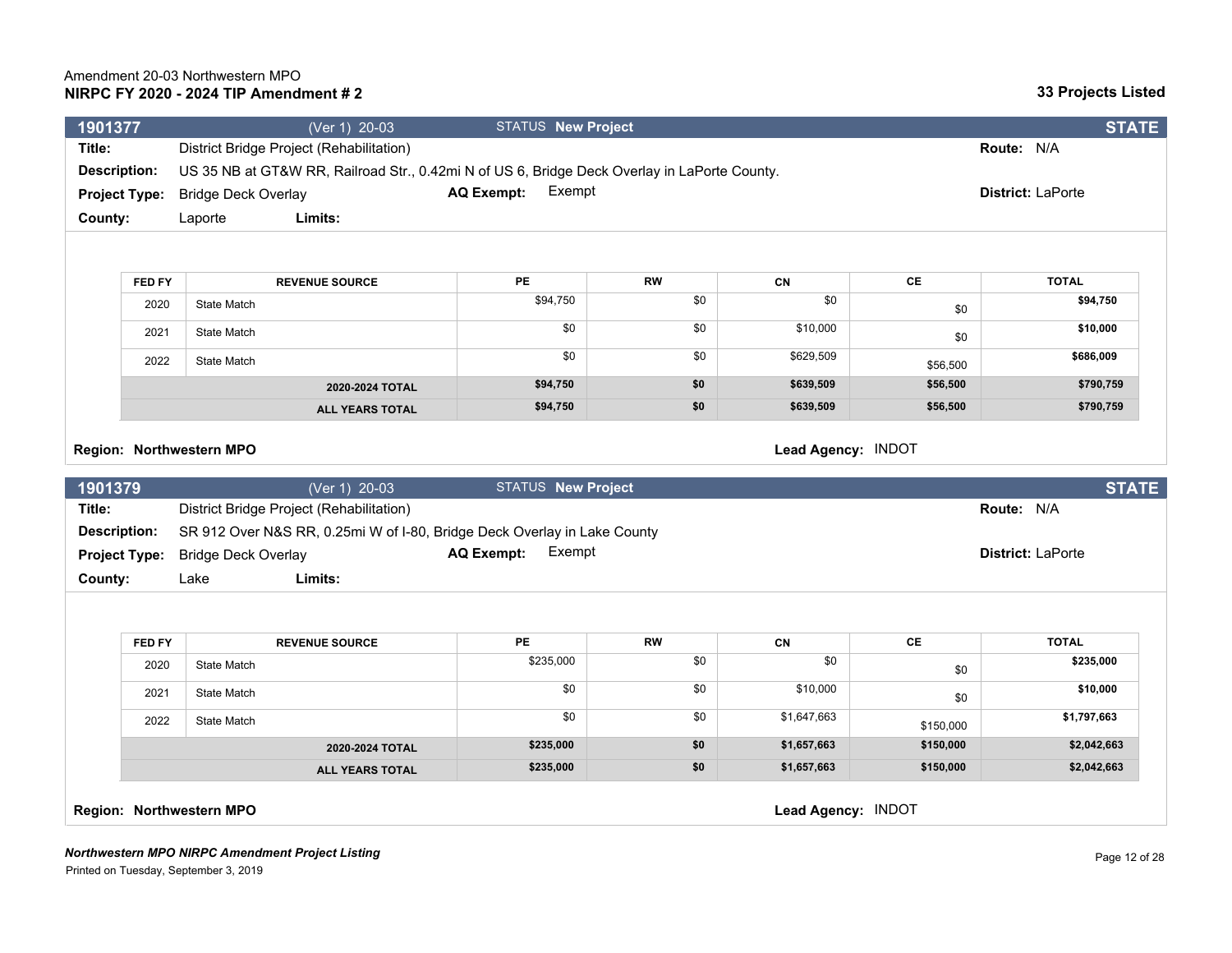| 1901382             |                      | (Ver 1) 20-03                                                                                | <b>STATUS New Project</b>   |           |                    |           | <b>STATE</b>               |
|---------------------|----------------------|----------------------------------------------------------------------------------------------|-----------------------------|-----------|--------------------|-----------|----------------------------|
| Title:              |                      | District Bridge Project (Rehabilitation)                                                     |                             |           |                    |           | Route: N/A                 |
| <b>Description:</b> |                      | SR 212 over CSS & SB RR (NICTD RR), 1.05mi N of US 20, Bridge Deck Overlay in LaPorte County |                             |           |                    |           |                            |
|                     | <b>Project Type:</b> | <b>Bridge Deck Overlay</b>                                                                   | Exempt<br><b>AQ Exempt:</b> |           |                    |           | District: LaPorte          |
| County:             |                      | Limits:<br>Laporte                                                                           |                             |           |                    |           |                            |
|                     |                      |                                                                                              |                             |           |                    |           |                            |
|                     | FED FY               | <b>REVENUE SOURCE</b>                                                                        | PE                          | <b>RW</b> | CN                 | <b>CE</b> | <b>TOTAL</b>               |
|                     | 2020                 | State Match                                                                                  | \$112,000                   | \$0       | \$0                | \$0       | \$112,000                  |
|                     | 2021                 | State Match                                                                                  | \$0                         | \$0       | \$10,000           | \$0       | \$10,000                   |
|                     | 2022                 | State Match                                                                                  | \$0                         | \$0       | \$760,141          | \$68,000  | \$828,141                  |
|                     |                      | 2020-2024 TOTAL                                                                              | \$112,000                   | \$0       | \$770,141          | \$68,000  | \$950,141                  |
|                     |                      | <b>ALL YEARS TOTAL</b>                                                                       | \$112,000                   | \$0       | \$770,141          | \$68,000  | \$950,141                  |
| 1901389<br>Title:   |                      | (Ver 1) 20-03<br>District Bridge Project (Rehabilitation                                     | <b>STATUS New Project</b>   |           |                    |           | <b>STATE</b><br>Route: N/A |
| <b>Description:</b> |                      | I 80 Burr St at I-80 EB/WB Ramp, 1.51mi E of SR 912, Bridge Deck Overlay in Lake County      |                             |           |                    |           |                            |
|                     | <b>Project Type:</b> | <b>Bridge Deck Overlay</b>                                                                   | Exempt<br><b>AQ Exempt:</b> |           |                    |           | District: LaPorte          |
| County:             |                      | Lake<br>Limits:                                                                              |                             |           |                    |           |                            |
|                     |                      |                                                                                              |                             |           |                    |           |                            |
|                     | FED FY               | <b>REVENUE SOURCE</b>                                                                        | PE                          | <b>RW</b> | CN                 | CE        | <b>TOTAL</b>               |
|                     | 2020                 | State Match                                                                                  | \$284,650                   | \$0       | \$0                | \$0       | \$284,650                  |
|                     | 2021                 | State Match                                                                                  | \$0                         | \$0       | \$10,000           | \$0       | \$10,000                   |
|                     | 2022                 | State Match                                                                                  | \$0                         | \$0       | \$1,991,443        | \$183,100 | \$2,174,543                |
|                     |                      | 2020-2024 TOTAL                                                                              | \$284,650                   | \$0       | \$2,001,443        | \$183,100 | \$2,469,193                |
|                     |                      | <b>ALL YEARS TOTAL</b>                                                                       | \$284,650                   | \$0       | \$2,001,443        | \$183,100 | \$2,469,193                |
|                     |                      | Region: Northwestern MPO                                                                     |                             |           | Lead Agency: INDOT |           |                            |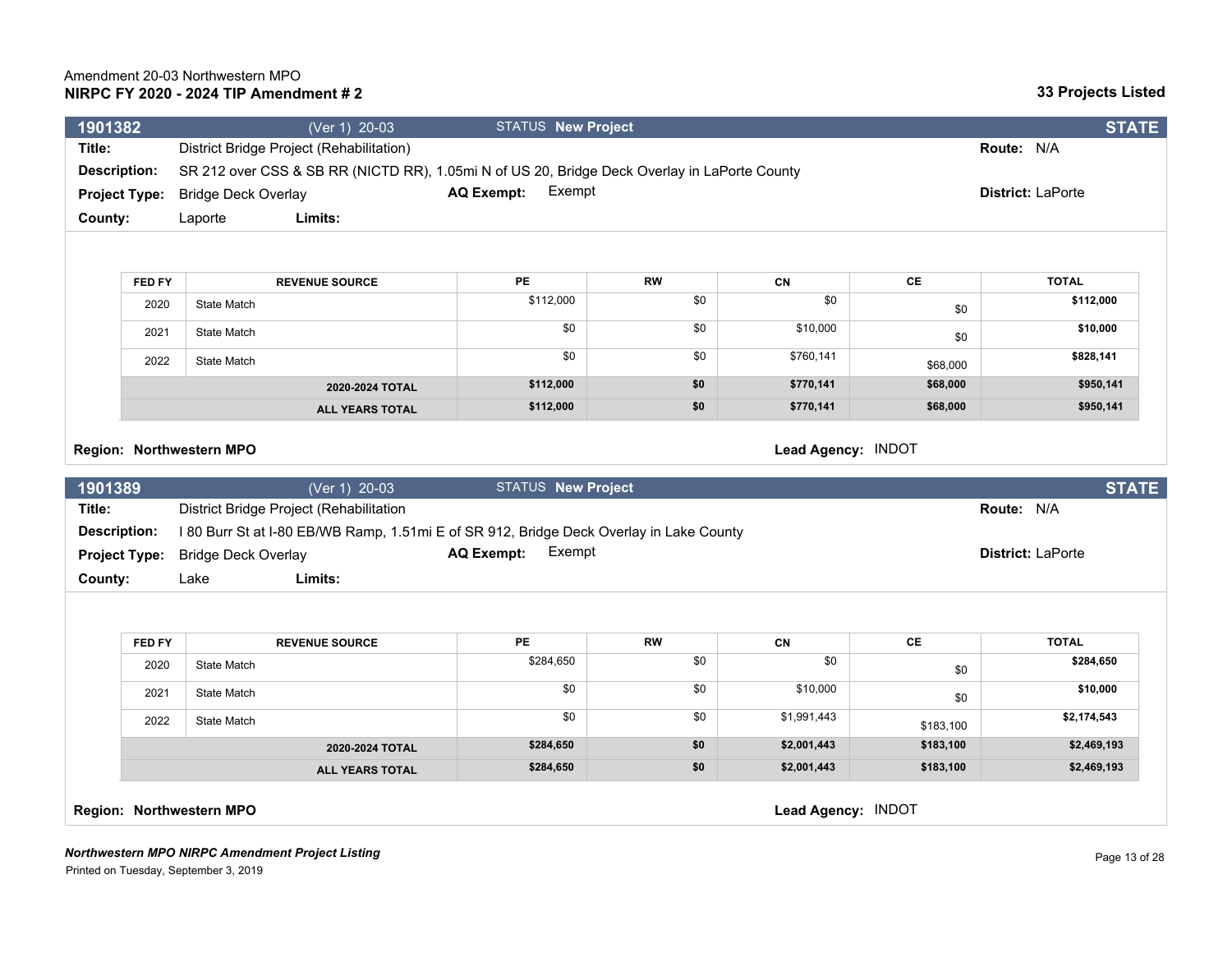| 1901401                  | (Ver 1) 20-03                                                                                                                                   | <b>STATUS New Project</b>   |           |                    |          | <b>STATE</b>               |
|--------------------------|-------------------------------------------------------------------------------------------------------------------------------------------------|-----------------------------|-----------|--------------------|----------|----------------------------|
| Title:                   | District Bridge Project (Rehabilitation)                                                                                                        |                             |           |                    |          | Route: N/A                 |
| <b>Description:</b>      | SR 2, SR 49 NB at SR 2 EB/WB, 1.13mi N of US 30 Bridge Painting in Porter County                                                                |                             |           |                    |          |                            |
| <b>Project Type:</b>     | <b>Bridge Painting</b>                                                                                                                          | Exempt<br><b>AQ Exempt:</b> |           |                    |          | District: LaPorte          |
| County:                  | Limits:<br>Porter                                                                                                                               |                             |           |                    |          |                            |
|                          |                                                                                                                                                 |                             |           |                    |          |                            |
| FED FY                   | <b>REVENUE SOURCE</b>                                                                                                                           | PE                          | <b>RW</b> | CN                 | CE       | <b>TOTAL</b>               |
| 2020                     | State Match                                                                                                                                     | \$40,000                    | \$0       | \$0                | \$0      | \$40,000                   |
| 2021                     | <b>State Match</b>                                                                                                                              | \$0                         | \$0       | \$10,000           | \$0      | \$10,000                   |
| 2022                     | <b>State Match</b>                                                                                                                              | \$0                         | \$0       | \$219,538          | \$20,000 | \$239,538                  |
|                          | 2020-2024 TOTAL                                                                                                                                 | \$40,000                    | \$0       | \$229,538          | \$20,000 | \$289,538                  |
|                          |                                                                                                                                                 |                             |           | \$229,538          | \$20,000 | \$289,538                  |
| Region: Northwestern MPO | <b>ALL YEARS TOTAL</b>                                                                                                                          | \$40,000                    | \$0       | Lead Agency: INDOT |          |                            |
|                          |                                                                                                                                                 |                             |           |                    |          |                            |
| 1901468<br>Title:        | (Ver 1) 20-03                                                                                                                                   | <b>STATUS New Project</b>   |           |                    |          | <b>STATE</b><br>Route: N/A |
| <b>Description:</b>      | District Bridge Project (Rehabilitation)<br>US 421 Over CF&E RR, Bailey Rd, Road, 0.37mi S of US 30, Bridge Thin Deck Overlay in LaPorte County |                             |           |                    |          |                            |
| <b>Project Type:</b>     | <b>Bridge Thin Deck Overlay</b>                                                                                                                 | <b>AQ Exempt:</b><br>Exempt |           |                    |          | District: LaPorte          |
| County:                  | Limits:<br>Laporte                                                                                                                              |                             |           |                    |          |                            |
|                          |                                                                                                                                                 |                             |           |                    |          |                            |
| FED FY                   | <b>REVENUE SOURCE</b>                                                                                                                           | <b>PE</b>                   | <b>RW</b> | CN                 | CE       | <b>TOTAL</b>               |
| 2020                     | <b>State Match</b>                                                                                                                              | \$71,500                    | \$0       | \$0                | \$0      | \$71,500                   |
| 2021                     | State Match                                                                                                                                     | \$0                         | \$0       | \$10,000           | \$0      | \$10,000                   |
| 2022                     | <b>State Match</b>                                                                                                                              | \$0                         | \$0       | \$452,344          | \$41,000 | \$493,344                  |
|                          | 2020-2024 TOTAL                                                                                                                                 | \$71,500<br>\$71,500        | \$0       | \$462,344          | \$41,000 | \$574,844<br>\$574,844     |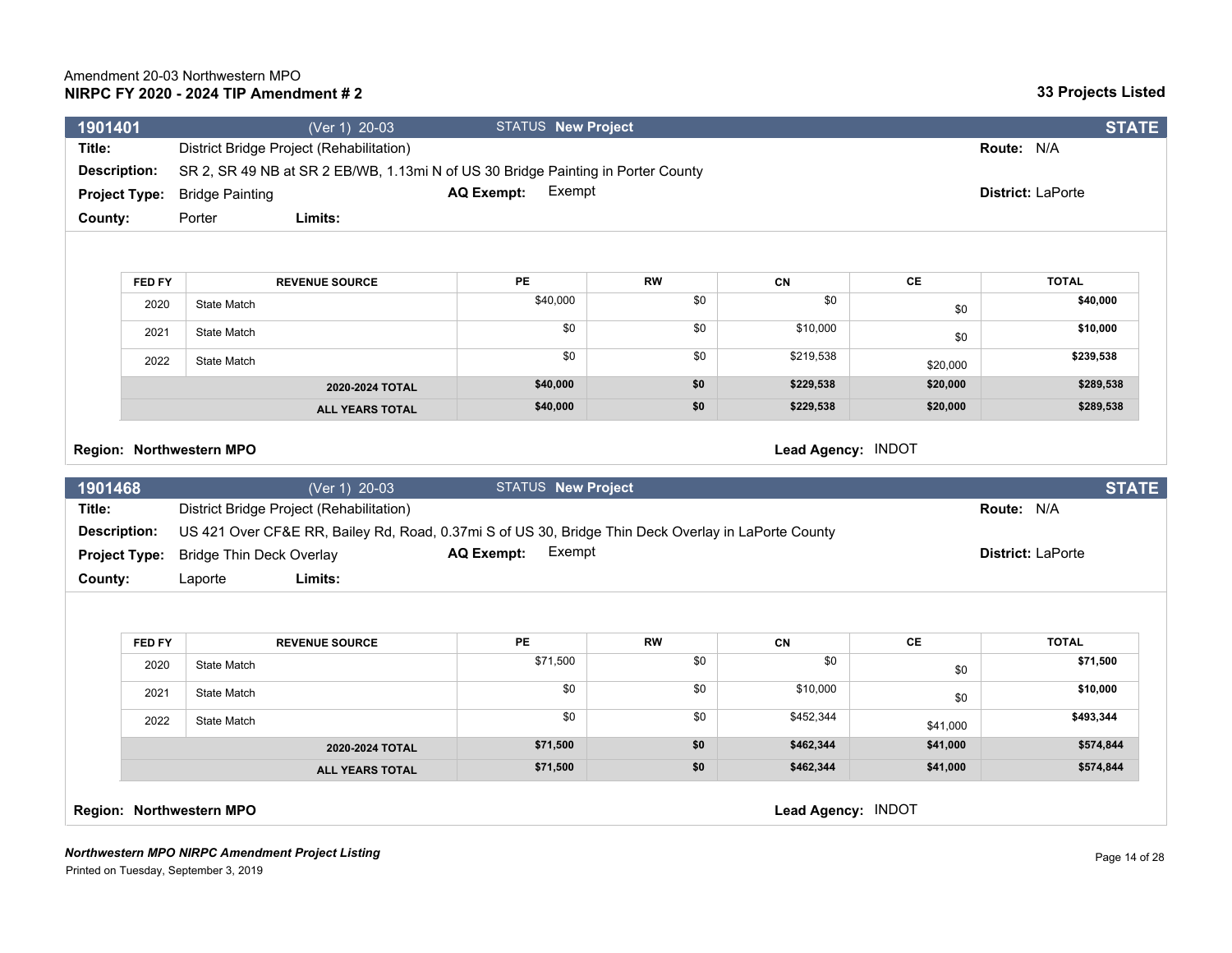| 1901357              |               | (Ver 1) 20-03                                                                                       | <b>STATUS New Project</b>   |           |                    |           | <b>STATE</b>             |
|----------------------|---------------|-----------------------------------------------------------------------------------------------------|-----------------------------|-----------|--------------------|-----------|--------------------------|
| Title:               |               | District Pavement Project (Interstate)                                                              |                             |           |                    |           | Route: N/A               |
| <b>Description:</b>  |               | 165 US 30 to 0.62mi N of I-80/94 (Central Ave), Concrete Pavement Restoration (CPR) in Lake County. |                             |           |                    |           |                          |
| <b>Project Type:</b> |               | Concrete Pavement Restoration (CPR)                                                                 | Exempt<br><b>AQ Exempt:</b> |           |                    |           | <b>District: LaPorte</b> |
| County:              |               | Limits:<br>Lake                                                                                     |                             |           |                    |           |                          |
|                      |               |                                                                                                     |                             |           |                    |           |                          |
|                      | <b>FED FY</b> | <b>REVENUE SOURCE</b>                                                                               | PE.                         | <b>RW</b> | CN                 | <b>CE</b> | <b>TOTAL</b>             |
|                      | 2020          | State Match                                                                                         | \$1,411,000                 | \$0       | \$0                | \$0       | \$1,411,000              |
|                      | 2021          | <b>State Match</b>                                                                                  | \$0                         | \$0       | \$10,000           | \$0       | \$10,000                 |
|                      | 2022          | State Match                                                                                         | \$0                         | \$0       | \$9,058,398        | \$581,000 | \$9,639,398              |
|                      |               | 2020-2024 TOTAL                                                                                     | \$1,411,000                 | \$0       | \$9,068,398        | \$581,000 | \$11,060,398             |
|                      |               | <b>ALL YEARS TOTAL</b>                                                                              | \$1,411,000                 | \$0       | \$9,068,398        | \$581,000 | \$11,060,398             |
| 1901361              |               | (Ver 1) 20-03                                                                                       | <b>STATUS New Project</b>   |           |                    |           | <b>STATE</b>             |
| Title:               |               | District Pavement Project (Non-I)                                                                   |                             |           |                    |           | Route: N/A               |
| <b>Description:</b>  |               | US 30 IL State Line to US 41, Concrete Pavement Restoration (CPR) in Lake County                    |                             |           |                    |           |                          |
| <b>Project Type:</b> |               | Concrete Pavement Restoration (CPR)                                                                 | Exempt<br><b>AQ Exempt:</b> |           |                    |           | <b>District: LaPorte</b> |
| County:              |               | Lake<br>Limits:                                                                                     |                             |           |                    |           |                          |
|                      |               |                                                                                                     |                             |           |                    |           |                          |
|                      | <b>FED FY</b> | <b>REVENUE SOURCE</b>                                                                               | PE                          | <b>RW</b> | CN                 | CE        | <b>TOTAL</b>             |
|                      | 2020          | State Match                                                                                         | \$663,850                   | \$0       | \$0                | \$0       | \$663,850                |
|                      | 2021          | State Match                                                                                         | \$0                         | \$20,000  | \$10,000           | \$0       | \$30,000                 |
|                      | 2022          | State Match                                                                                         | \$0                         | \$0       | \$4,277,533        | \$273,350 | \$4,550,883              |
|                      |               | 2020-2024 TOTAL                                                                                     | \$663,850                   | \$20,000  | \$4,287,533        | \$273,350 | \$5,244,733              |
|                      |               | <b>ALL YEARS TOTAL</b>                                                                              | \$663,850                   | \$20,000  | \$4,287,533        | \$273,350 | \$5,244,733              |
|                      |               | Region: Northwestern MPO                                                                            |                             |           | Lead Agency: INDOT |           |                          |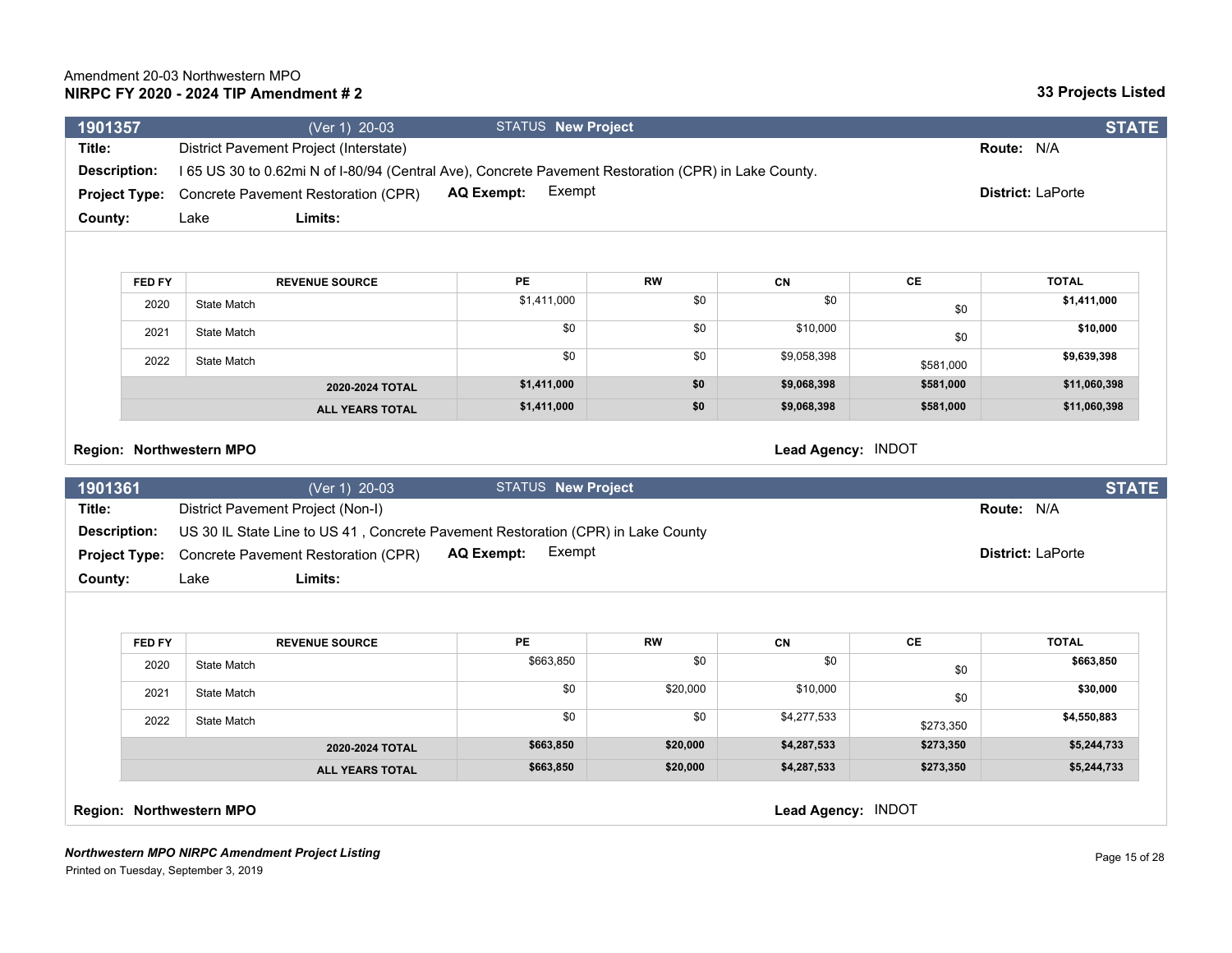#### *Northwestern MPO NIRPC Amendment Project Listing* Printed on Tuesday, September 3, 2019

| Title:                                   |               | District Pavement Project (Non-I)                                                             |                             |           |                    |           | Route: N/A        |
|------------------------------------------|---------------|-----------------------------------------------------------------------------------------------|-----------------------------|-----------|--------------------|-----------|-------------------|
| <b>Description:</b>                      |               | SR 212 From US 20 to US 12, HMA Overlay, Preventive Maintenance in LaPorte County.            |                             |           |                    |           |                   |
| <b>Project Type:</b>                     |               | HMA Overlay, Preventive Maintenance                                                           | Exempt<br><b>AQ Exempt:</b> |           |                    |           | District: LaPorte |
| County:                                  |               | Laporte<br>Limits:                                                                            |                             |           |                    |           |                   |
|                                          |               |                                                                                               |                             |           |                    |           |                   |
|                                          |               |                                                                                               |                             |           |                    |           |                   |
|                                          | <b>FED FY</b> | <b>REVENUE SOURCE</b>                                                                         | PE                          | <b>RW</b> | CN                 | CE        | <b>TOTAL</b>      |
|                                          | 2020          | State Match                                                                                   | \$133,600                   | \$0       | \$0                | \$0       | \$133,600         |
|                                          | 2021          | State Match                                                                                   | \$0                         | \$0       | \$1,928,500        | \$0       | \$1,928,500       |
|                                          |               | 2020-2024 TOTAL                                                                               | \$133,600                   | \$0       | \$1,928,500        | \$0       | \$2,062,100       |
|                                          |               | <b>ALL YEARS TOTAL</b>                                                                        | \$133,600                   | \$0       | \$1,928,500        | \$0       | \$2,062,100       |
|                                          |               |                                                                                               |                             |           |                    |           |                   |
|                                          |               |                                                                                               |                             |           | Lead Agency: INDOT |           |                   |
|                                          |               | Region: Northwestern MPO                                                                      |                             |           |                    |           |                   |
|                                          |               |                                                                                               |                             |           |                    |           |                   |
|                                          |               | $\sqrt{(Ver 1)}$ 20-03                                                                        | <b>STATUS New Project</b>   |           |                    |           | <b>STATE</b>      |
|                                          |               | District Pavement Project (Non-I)                                                             |                             |           |                    |           | Route: N/A        |
| 1901358<br>Title:<br><b>Description:</b> |               | SR 2 IL. State Line to the S Jct of US 41, HMA Overlay, Preventive Maintenance in Lake County |                             |           |                    |           |                   |
| <b>Project Type:</b>                     |               | HMA Overlay, Preventive Maintenance                                                           | Exempt<br><b>AQ Exempt:</b> |           |                    |           | District: LaPorte |
| County:                                  |               | Limits:<br>Lake                                                                               |                             |           |                    |           |                   |
|                                          |               |                                                                                               |                             |           |                    |           |                   |
|                                          | <b>FED FY</b> | <b>REVENUE SOURCE</b>                                                                         | PE                          | <b>RW</b> | CN                 | CE        | <b>TOTAL</b>      |
|                                          | 2020          | State Match                                                                                   | \$246,500                   | \$0       | \$0                | \$0       | \$246,500         |
|                                          | 2021          | State Match                                                                                   | \$0                         | \$0       | \$10,000           | \$0       | \$10,000          |
|                                          | 2022          | State Match                                                                                   | \$0                         | \$0       | \$1,612,434        | \$101,500 | \$1,713,934       |
|                                          |               | 2020-2024 TOTAL                                                                               | \$246,500                   | \$0       | \$1,622,434        | \$101,500 | \$1,970,434       |
|                                          |               | <b>ALL YEARS TOTAL</b>                                                                        | \$246,500                   | \$0       | \$1,622,434        | \$101,500 | \$1,970,434       |
|                                          |               |                                                                                               |                             |           |                    |           |                   |

**1701532** (Ver 1) 20-03 STATUS **New Project STATE**

## **NIRPC FY 2020 - 2024 TIP Amendment # 2** Amendment 20-03 Northwestern MPO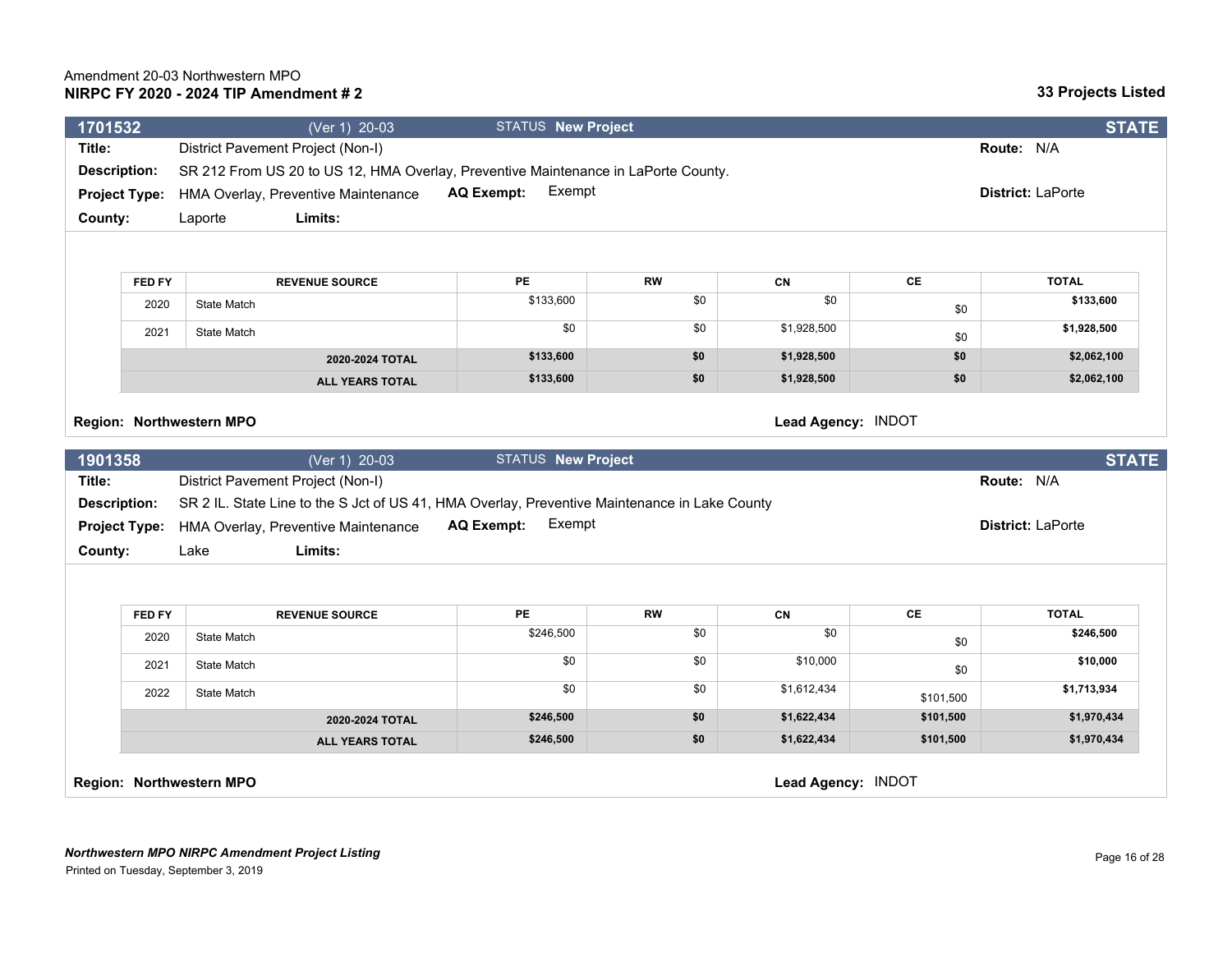| 1901364              |                      | (Ver 1) 20-03                                                                                                   | <b>STATUS New Project</b>   |           |                    |           | <b>STATE</b>      |
|----------------------|----------------------|-----------------------------------------------------------------------------------------------------------------|-----------------------------|-----------|--------------------|-----------|-------------------|
| Title:               |                      | District Pavement Project (Non-I)                                                                               |                             |           |                    |           | Route: N/A        |
| <b>Description:</b>  |                      | US 6 2.44mi W of SR 149 (Scottsdale Rd) to SR 149, HMA Overlay, Preventive Maintenance in Porter County.        |                             |           |                    |           |                   |
|                      | <b>Project Type:</b> | HMA Overlay, Preventive Maintenance                                                                             | Exempt<br><b>AQ Exempt:</b> |           |                    |           | District: LaPorte |
| County:              |                      | Limits:<br>Porter                                                                                               |                             |           |                    |           |                   |
|                      |                      |                                                                                                                 |                             |           |                    |           |                   |
|                      | <b>FED FY</b>        | <b>REVENUE SOURCE</b>                                                                                           | <b>PE</b>                   | <b>RW</b> | CN                 | CE        | <b>TOTAL</b>      |
|                      | 2020                 | State Match                                                                                                     | \$316,200                   | \$0       | \$0                | \$0       | \$316,200         |
|                      | 2021                 | State Match                                                                                                     | \$0                         | \$0       | \$80,000           | \$0       | \$80,000          |
|                      | 2022                 | <b>State Match</b>                                                                                              | \$0                         | \$0       | \$2,068,363        | \$150,000 | \$2,218,363       |
|                      |                      | 2020-2024 TOTAL                                                                                                 | \$316,200                   | \$0       | \$2,148,363        | \$150,000 | \$2,614,563       |
|                      |                      | <b>ALL YEARS TOTAL</b>                                                                                          | \$316,200                   | \$0       | \$2,148,363        | \$150,000 | \$2,614,563       |
|                      |                      | Region: Northwestern MPO                                                                                        |                             |           | Lead Agency: INDOT |           |                   |
| 1901365              |                      | (Ver 1) 20-03                                                                                                   | <b>STATUS New Project</b>   |           |                    |           | <b>STATE</b>      |
| Title:               |                      | District Pavement Project (Non-I)                                                                               |                             |           |                    |           | Route: N/A        |
| <b>Description:</b>  |                      | SR 2, 0.88mi N of US 231 to US 30, HMA Overlay, Preventive Maintenance in Porter County, 12.57 miles in length. |                             |           |                    |           |                   |
| <b>Project Type:</b> |                      | HMA Overlay, Preventive Maintenance                                                                             | Exempt<br><b>AQ Exempt:</b> |           |                    |           | District: LaPorte |
| County:              |                      | Limits:<br>Porter                                                                                               |                             |           |                    |           |                   |
|                      |                      |                                                                                                                 |                             |           |                    |           |                   |
|                      | FED FY               | <b>REVENUE SOURCE</b>                                                                                           | <b>PE</b>                   | <b>RW</b> | CN                 | CE        | <b>TOTAL</b>      |
|                      | 2020                 | State Match                                                                                                     | \$773,500                   | \$0       | \$0                | \$0       | \$773,500         |
|                      | 2021                 | State Match                                                                                                     | \$0                         | \$0       | \$75,000           | \$0       | \$75,000          |
|                      | 2022                 | State Match                                                                                                     | \$0                         | \$0       | \$5,065,895        | \$300,000 | \$5,365,895       |
|                      |                      | 2020-2024 TOTAL                                                                                                 | \$773,500                   | \$0       | \$5,140,895        | \$300,000 | \$6,214,395       |
|                      |                      | <b>ALL YEARS TOTAL</b>                                                                                          | \$773,500                   | \$0       | \$5,140,895        | \$300,000 | \$6,214,395       |
|                      |                      | Region: Northwestern MPO                                                                                        |                             |           | Lead Agency: INDOT |           |                   |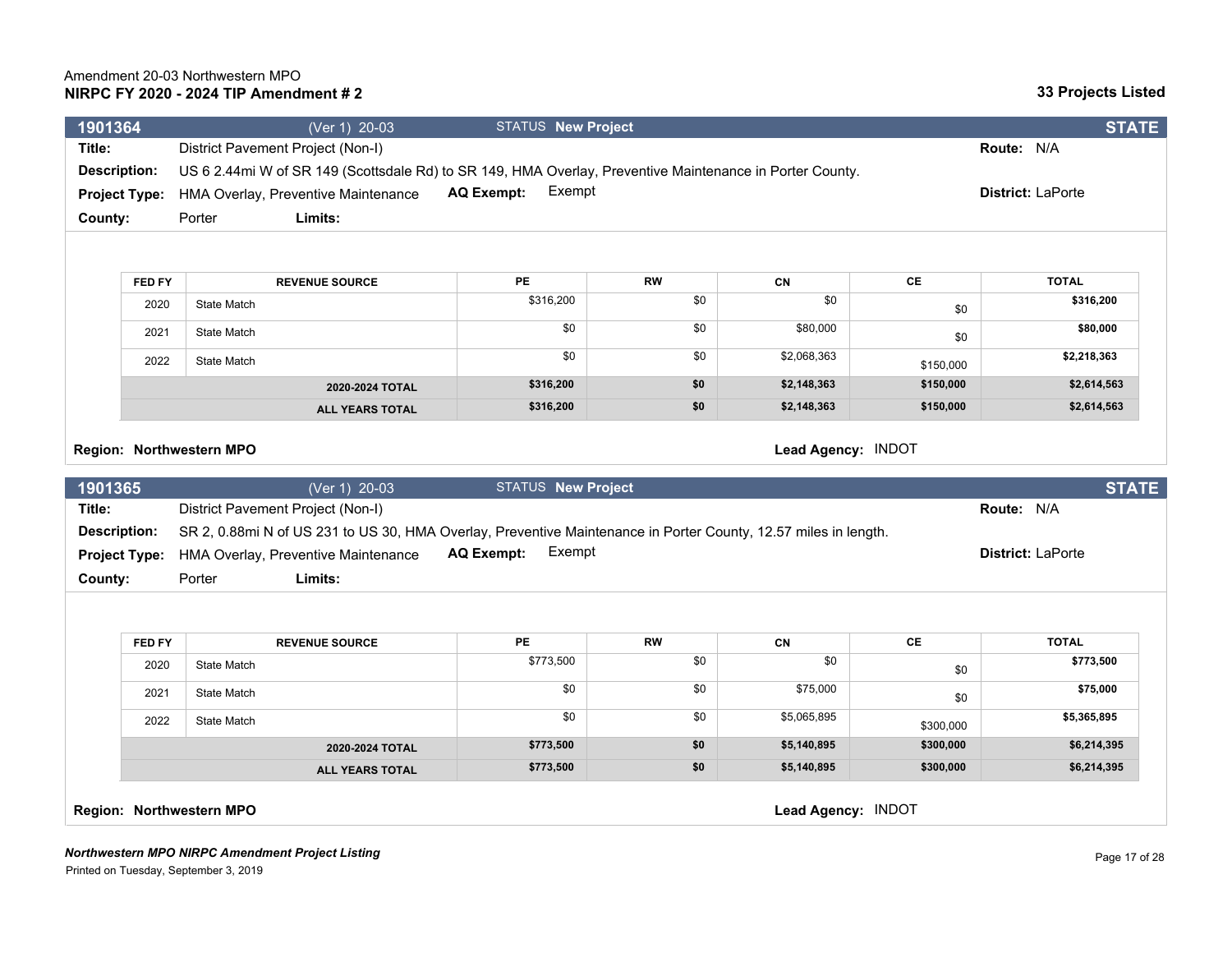## **33 Projects Listed**

| 1801500             |                      | (Ver 3) 20-03                                                                                                                                                                                                                                                                                                                                                                                                                                                                  | <b>STATUS Programmed</b>                     |           |             |           | <b>FEDERAL</b>           |
|---------------------|----------------------|--------------------------------------------------------------------------------------------------------------------------------------------------------------------------------------------------------------------------------------------------------------------------------------------------------------------------------------------------------------------------------------------------------------------------------------------------------------------------------|----------------------------------------------|-----------|-------------|-----------|--------------------------|
| Title:              |                      | Interchange Modification                                                                                                                                                                                                                                                                                                                                                                                                                                                       |                                              |           |             |           | <b>Route: 1-65</b>       |
| <b>Description:</b> | <b>Project Type:</b> | Interchange Modification, I-65 & 109th, Roundabout with two lanes EB, one lane WB. This will improve the LOS from E/F to A/B, greatly improving<br>congestion now and in the future as this area grows. This project is expected to be substantially complete by November 1 2022. According to the<br>Regional Significance Guidance document, since this is an Interchange Modification on an Interstate Highway, an AQ Consultation is required.<br>Interchange Modification | Non-Exempt<br><b>AQ Exempt:</b>              |           |             |           | <b>District: LaPorte</b> |
| County:             |                      | Limits:<br>Lake                                                                                                                                                                                                                                                                                                                                                                                                                                                                | Primary Interchange:, Secondary Interchange: |           |             |           |                          |
|                     | FED FY               | <b>REVENUE SOURCE</b>                                                                                                                                                                                                                                                                                                                                                                                                                                                          | PE                                           | <b>RW</b> | CN          | <b>CE</b> | <b>TOTAL</b>             |
|                     | 2020                 | NHPP Interstate                                                                                                                                                                                                                                                                                                                                                                                                                                                                | \$500,000                                    | \$185,000 | \$0         | \$0       | \$685,000                |
|                     | 2020                 | <b>STBG Chicago UZA</b>                                                                                                                                                                                                                                                                                                                                                                                                                                                        | \$0                                          | \$112,500 | \$0         | \$0       | \$112,500                |
|                     | 2021                 | <b>NHPP Interstate</b>                                                                                                                                                                                                                                                                                                                                                                                                                                                         | \$0                                          | \$0       | \$3,000,000 | \$0       | \$3,000,000              |
|                     | 2021                 | <b>STBG Chicago UZA</b>                                                                                                                                                                                                                                                                                                                                                                                                                                                        | \$0                                          | \$0       | \$1,138,500 | \$0       | \$1,138,500              |

**Region: Northwestern MPO Lead Agency:** INDOT

**2020-2024 TOTAL \$500,000 \$297,500 \$4,138,500 \$0 \$4,936,000 ALL YEARS TOTAL \$500,000** \$500,000 \$297,500 \$4,138,500 \$4,138,500 \$0 \$4,936,000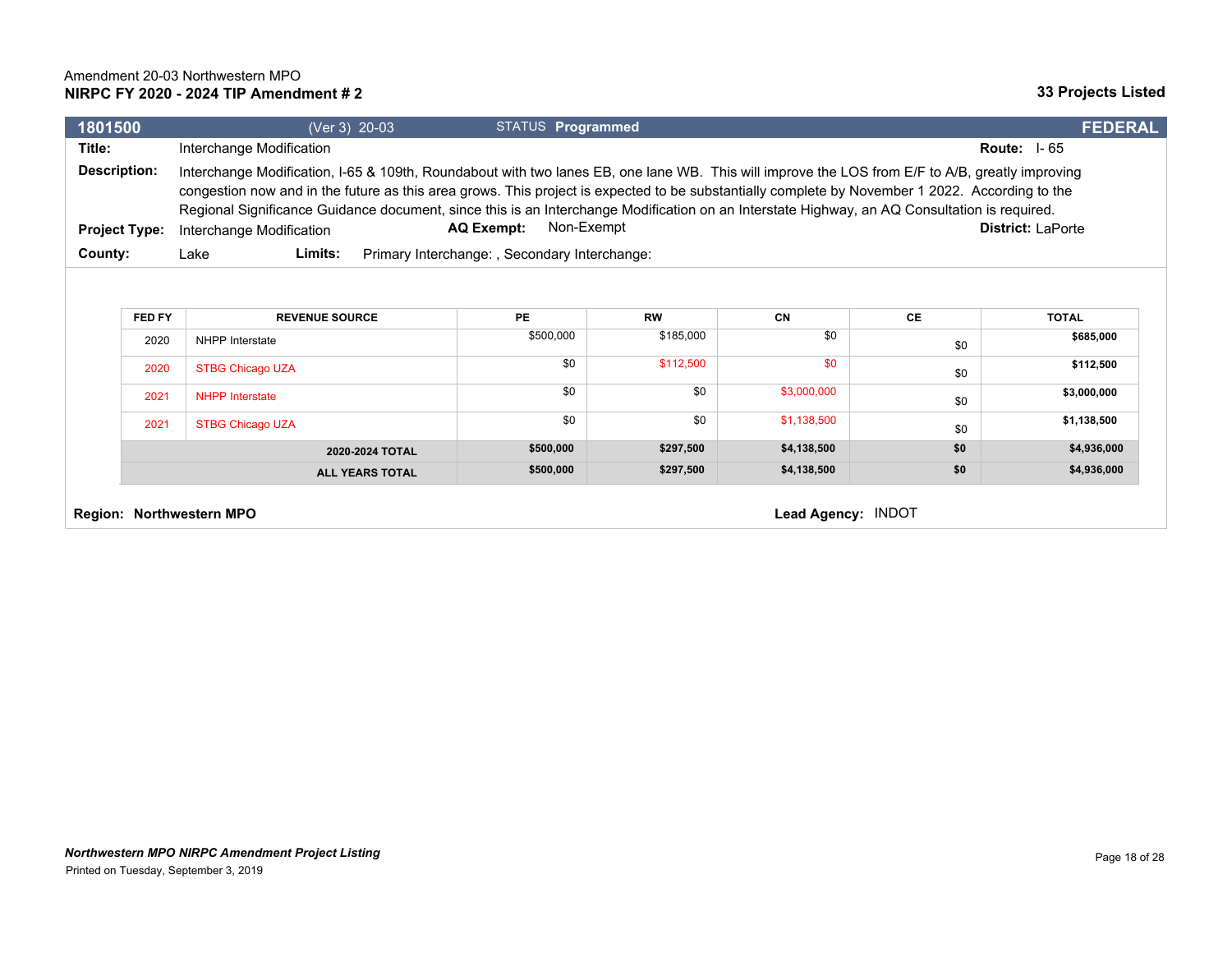|                      |        | <b>Previously Approved Version</b>                                                                                                                                                                                                                                                                                                                                                                                                                                                |                                              |           |     |                          |              |  |  |
|----------------------|--------|-----------------------------------------------------------------------------------------------------------------------------------------------------------------------------------------------------------------------------------------------------------------------------------------------------------------------------------------------------------------------------------------------------------------------------------------------------------------------------------|----------------------------------------------|-----------|-----|--------------------------|--------------|--|--|
| 1801500              |        | (Ver 2) 20-01                                                                                                                                                                                                                                                                                                                                                                                                                                                                     |                                              |           |     |                          |              |  |  |
| Title:               |        | Interchange Modification<br>Route: $1-65$                                                                                                                                                                                                                                                                                                                                                                                                                                         |                                              |           |     |                          |              |  |  |
| Description:         |        | Interchange Modification, I-65 & 109th, Roundabout with two lanes EB, one lane WB. This will improve the LOS from E/F to A/B, greatly improving<br>congestion now and in the future as this area grows. This project is expected to be substantially complete by November 1 2022. According to the<br>Regional Significance Guidance document, since this is an Interchange Modification on an Interstate Highway, an AQ Consultation is required.<br>Exempt<br><b>AQ Exempt:</b> |                                              |           |     |                          |              |  |  |
| <b>Project Type:</b> |        | Interchange Modification                                                                                                                                                                                                                                                                                                                                                                                                                                                          |                                              |           |     | <b>District: LaPorte</b> |              |  |  |
| County:              |        | Limits:<br>Lake                                                                                                                                                                                                                                                                                                                                                                                                                                                                   | Primary Interchange:, Secondary Interchange: |           |     |                          |              |  |  |
|                      |        |                                                                                                                                                                                                                                                                                                                                                                                                                                                                                   |                                              |           |     |                          |              |  |  |
|                      | FED FY | <b>REVENUE SOURCE</b>                                                                                                                                                                                                                                                                                                                                                                                                                                                             | <b>PE</b>                                    | <b>RW</b> | CN  | <b>CE</b>                | <b>TOTAL</b> |  |  |
|                      | 2020   | NHPP Interstate                                                                                                                                                                                                                                                                                                                                                                                                                                                                   | \$500,000                                    | \$185,000 | \$0 | \$0                      | \$685,000    |  |  |

| 2020-2024 TOTAL        | \$500,000 | \$185.000 | \$3,000,000 | \$0 | \$3,685,000 |
|------------------------|-----------|-----------|-------------|-----|-------------|
| <b>ALL YEARS TOTAL</b> | \$500,000 | \$185.000 | \$3,000,000 |     | \$3,685,000 |
|                        |           |           |             |     |             |

**Region: Northwestern MPO Lead Agency:** INDOT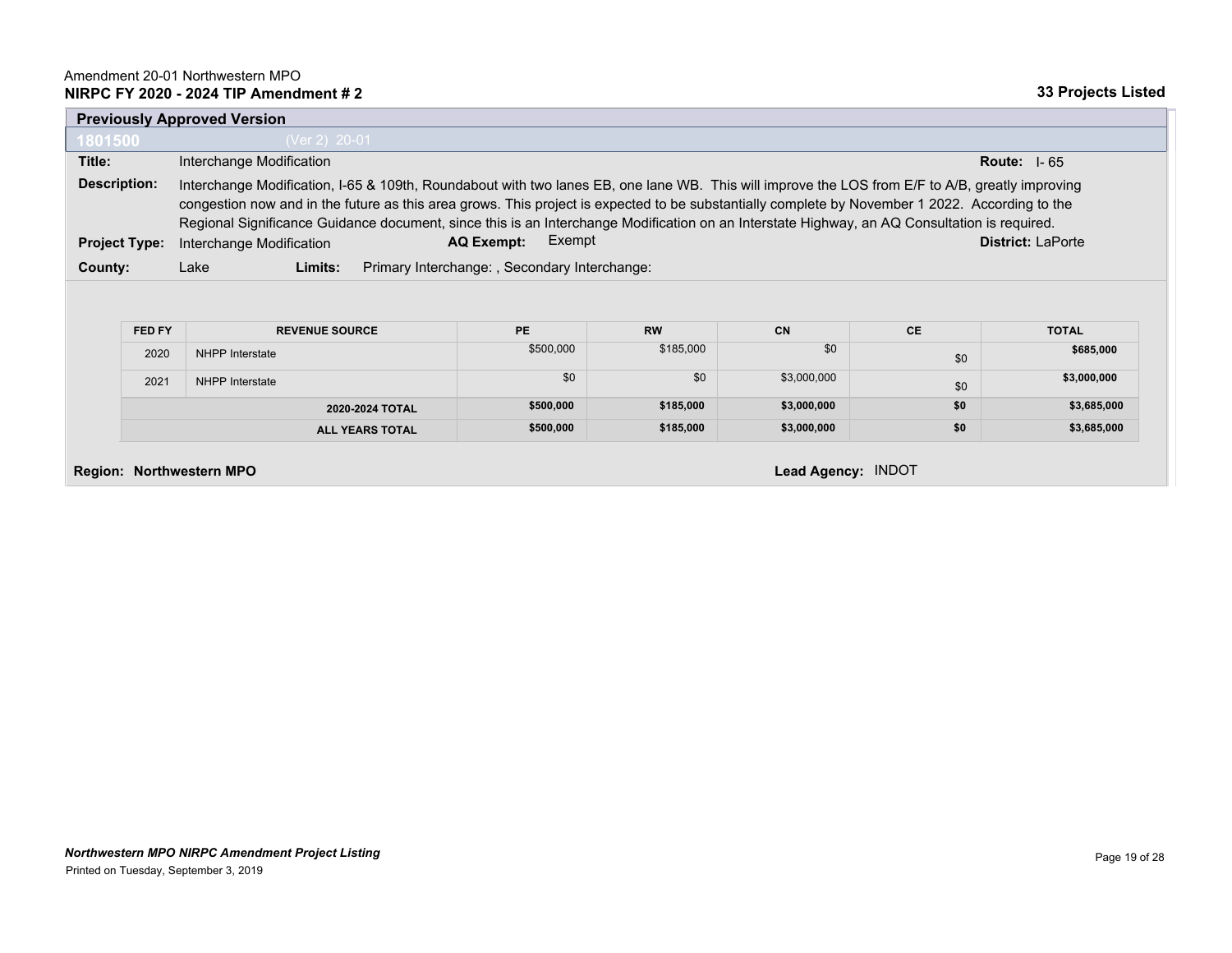| 1700021              |        | (Ver 1) 20-03                                                                                                                    | <b>STATUS New Project</b>       |           |                    |               | <b>STATE</b>             |  |
|----------------------|--------|----------------------------------------------------------------------------------------------------------------------------------|---------------------------------|-----------|--------------------|---------------|--------------------------|--|
| Title:               |        | <b>Added Travel Lanes Project</b>                                                                                                |                                 |           |                    |               | Route: N/A               |  |
| <b>Description:</b>  |        | US 20 Intersections of US 20 with CR 325W & CR 300W, 1.1mi W of SR 39, Intersect. Improv. W/ Added Turn Lanes in LaPorte County. |                                 |           |                    |               |                          |  |
| <b>Project Type:</b> |        | Intersect. Improv. W/ Added Turn Lanes                                                                                           | Non-Exempt<br><b>AQ Exempt:</b> |           |                    |               | District: LaPorte        |  |
| County:              |        | Limits:<br>Laporte                                                                                                               |                                 |           |                    |               |                          |  |
|                      |        |                                                                                                                                  |                                 |           |                    |               |                          |  |
|                      |        |                                                                                                                                  |                                 |           |                    |               |                          |  |
|                      | FED FY | <b>REVENUE SOURCE</b>                                                                                                            | <b>PE</b>                       | <b>RW</b> | CN                 | CE            | <b>TOTAL</b>             |  |
|                      | 2022   | <b>State Match</b>                                                                                                               | \$0                             | \$0       | \$1,483,882        | \$0           | \$1,483,882              |  |
|                      |        | 2020-2024 TOTAL                                                                                                                  | \$0                             | \$0       | \$1,483,882        | \$0           | \$1,483,882              |  |
|                      |        | <b>ALL YEARS TOTAL</b>                                                                                                           | \$0                             | \$0       | \$1,483,882        | \$0           | \$1,483,882              |  |
|                      |        |                                                                                                                                  |                                 |           |                    |               |                          |  |
|                      |        | Region: Northwestern MPO                                                                                                         |                                 |           | Lead Agency: INDOT |               |                          |  |
|                      |        |                                                                                                                                  |                                 |           |                    |               |                          |  |
| 1600693              |        | (Ver 1) 20-03                                                                                                                    | <b>STATUS New Project</b>       |           |                    |               | <b>STATE</b>             |  |
| Title:               |        | <b>Added Travel Lanes Project</b>                                                                                                |                                 |           |                    |               | Route: N/A               |  |
| <b>Description:</b>  |        | SR 51 Intersection of SR 51/Cleveland Rd at SR 130, Intersection Improvement, Roundabout in Lake County                          |                                 |           |                    |               |                          |  |
| <b>Project Type:</b> |        | Intersection Improvement, Roundabout                                                                                             | Non-Exempt<br><b>AQ Exempt:</b> |           |                    |               | <b>District: LaPorte</b> |  |
| County:              |        | Limits:<br>Lake                                                                                                                  |                                 |           |                    |               |                          |  |
|                      |        |                                                                                                                                  |                                 |           |                    |               |                          |  |
|                      |        |                                                                                                                                  |                                 |           |                    |               |                          |  |
|                      | FED FY | <b>REVENUE SOURCE</b>                                                                                                            | <b>PE</b>                       | <b>RW</b> | <b>CN</b>          | $\mathsf{CE}$ | <b>TOTAL</b>             |  |
|                      | 2022   | <b>State Match</b>                                                                                                               | \$0                             | \$0       | \$1,658,058        | \$0           | \$1,658,058              |  |
|                      |        | 2020-2024 TOTAL                                                                                                                  | \$0                             | \$0       | \$1,658,058        | \$0           | \$1,658,058              |  |
|                      |        | <b>ALL YEARS TOTAL</b>                                                                                                           | \$0                             | \$0       | \$1,658,058        | \$0           | \$1,658,058              |  |
|                      |        | Region: Northwestern MPO                                                                                                         |                                 |           | Lead Agency: INDOT |               |                          |  |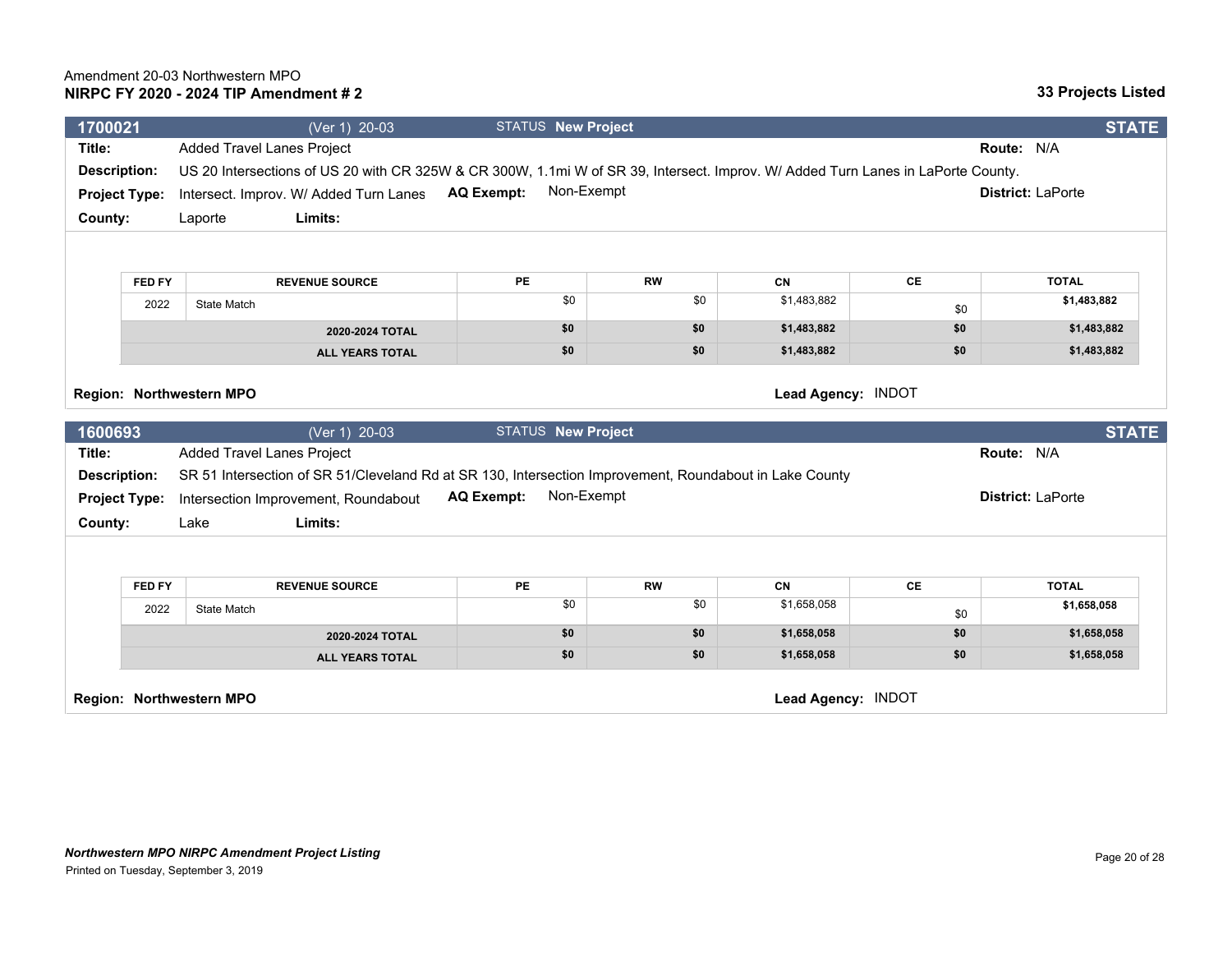| 1700022                                               |                      | (Ver 1) 20-03                                                                                                     |                   | <b>STATUS New Project</b> |           |                    |           | <b>STATE</b>      |
|-------------------------------------------------------|----------------------|-------------------------------------------------------------------------------------------------------------------|-------------------|---------------------------|-----------|--------------------|-----------|-------------------|
| Title:                                                |                      | Intersection Improvement Project                                                                                  |                   |                           |           |                    |           | Route: N/A        |
| <b>Description:</b>                                   |                      | US 231 Intersection of US 231 & Cline Ave, 2.0mi E of US 41, Intersection Improvement, Roundabout in Lake County. |                   |                           |           |                    |           |                   |
|                                                       | <b>Project Type:</b> | Intersection Improvement, Roundabout                                                                              | <b>AQ Exempt:</b> | Non-Exempt                |           |                    |           | District: LaPorte |
| County:                                               |                      | Limits:<br>Lake                                                                                                   |                   |                           |           |                    |           |                   |
|                                                       |                      |                                                                                                                   |                   |                           |           |                    |           |                   |
|                                                       |                      |                                                                                                                   |                   |                           |           |                    |           |                   |
|                                                       | FED FY               | <b>REVENUE SOURCE</b>                                                                                             | PE                |                           | <b>RW</b> | CN                 | <b>CE</b> | <b>TOTAL</b>      |
|                                                       | 2021                 | <b>State Match</b>                                                                                                |                   | \$0                       | \$54,000  | \$20,000           | \$0       | \$74,000          |
|                                                       | 2022                 | <b>State Match</b>                                                                                                |                   | \$0                       | \$0       | \$2,437,899        | \$0       | \$2,437,899       |
|                                                       |                      | 2020-2024 TOTAL                                                                                                   |                   | \$0                       | \$54,000  | \$2,457,899        | \$0       | \$2,511,899       |
|                                                       |                      | <b>ALL YEARS TOTAL</b>                                                                                            |                   | \$0                       | \$54,000  | \$2,457,899        | \$0       | \$2,511,899       |
|                                                       |                      | Region: Northwestern MPO                                                                                          |                   |                           |           | Lead Agency: INDOT |           |                   |
| 1700087                                               |                      | (Ver 1) 20-03                                                                                                     |                   | STATUS New Project        |           |                    |           | <b>STATE</b>      |
| Title:                                                |                      | District Bridge Project (Replacement)                                                                             |                   |                           |           |                    |           | Route: N/A        |
| <b>Description:</b>                                   |                      | US 41 NB over Brown Ditch, 3.54mi S of SR 2, Replace Superstructure in Lake County.                               |                   |                           |           |                    |           |                   |
|                                                       | <b>Project Type:</b> | Replace Superstructure                                                                                            | <b>AQ Exempt:</b> | Exempt                    |           |                    |           | District: LaPorte |
| County:                                               |                      | Limits:<br>Lake                                                                                                   |                   |                           |           |                    |           |                   |
|                                                       |                      |                                                                                                                   |                   |                           |           |                    |           |                   |
|                                                       | FED FY               | <b>REVENUE SOURCE</b>                                                                                             | PE                |                           | <b>RW</b> | CN                 | CE        | <b>TOTAL</b>      |
|                                                       | 2021                 | <b>State Match</b>                                                                                                |                   | \$0                       | \$0       | \$50,000           | \$0       | \$50,000          |
|                                                       | 2022                 | <b>State Match</b>                                                                                                |                   | \$0                       | \$0       | \$995,644          | \$0       | \$995,644         |
|                                                       |                      | 2020-2024 TOTAL                                                                                                   |                   | \$0                       | \$0       | \$1,045,644        | \$0       | \$1,045,644       |
|                                                       |                      | <b>ALL YEARS TOTAL</b>                                                                                            |                   | \$0                       | \$0       | \$1,045,644        | \$0       | \$1,045,644       |
| Lead Agency: INDOT<br><b>Region: Northwestern MPO</b> |                      |                                                                                                                   |                   |                           |           |                    |           |                   |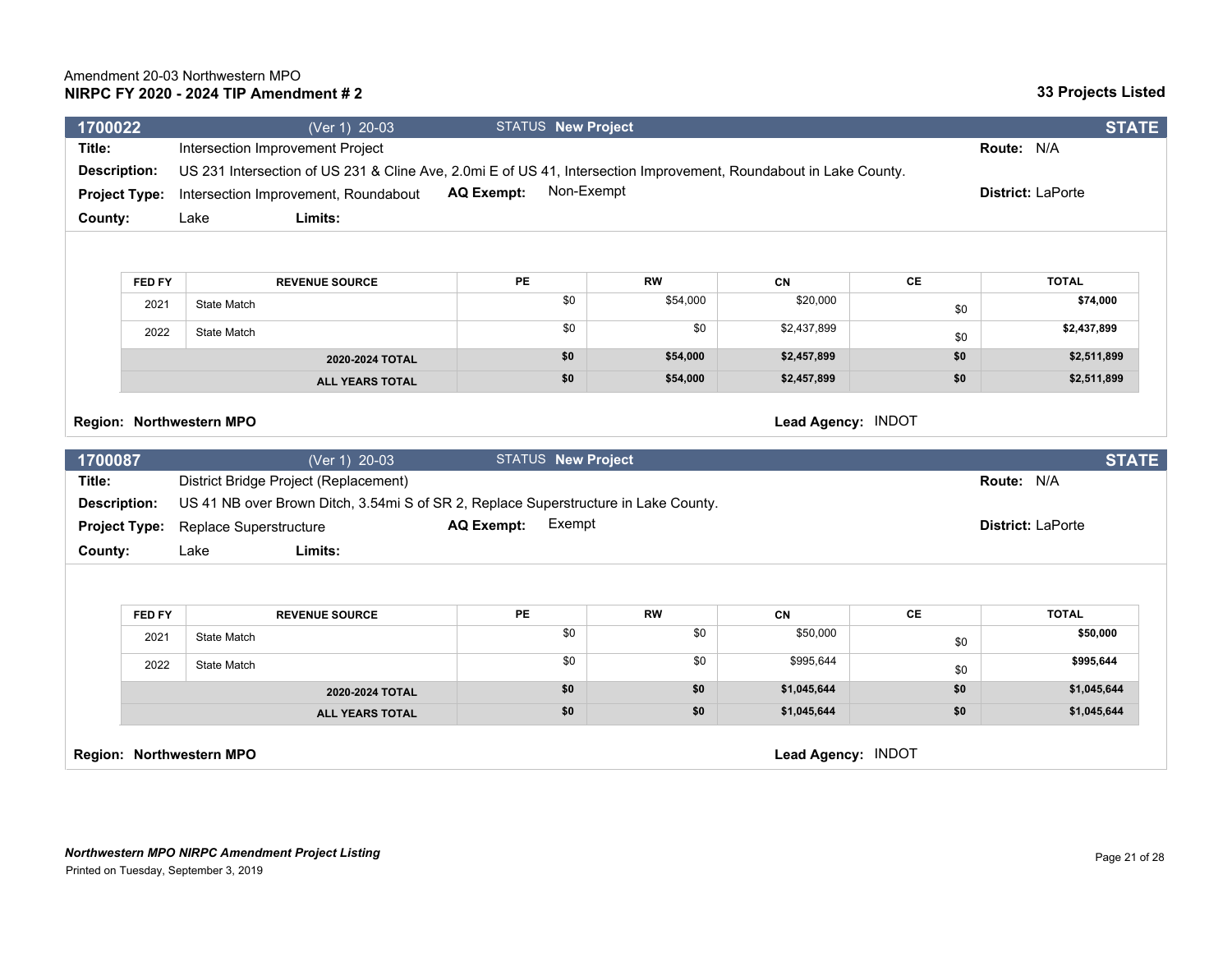*Northwestern MPO NIRPC Amendment Project Listing* Printed on Tuesday, September 3, 2019

| <b>Description:</b>      |                      | US 231 3.50 mi W of SR 55, Small Structure Pipe Lining in Lake County.                                |                             |                    |           |                    |           |                          |  |
|--------------------------|----------------------|-------------------------------------------------------------------------------------------------------|-----------------------------|--------------------|-----------|--------------------|-----------|--------------------------|--|
|                          | <b>Project Type:</b> | Small Structure Pipe Lining                                                                           | <b>AQ Exempt:</b>           | Exempt             |           |                    |           | <b>District: LaPorte</b> |  |
| County:                  |                      | Limits:<br>Lake                                                                                       |                             |                    |           |                    |           |                          |  |
|                          |                      |                                                                                                       |                             |                    |           |                    |           |                          |  |
|                          | <b>FED FY</b>        | <b>REVENUE SOURCE</b>                                                                                 | <b>PE</b>                   |                    | <b>RW</b> | CN                 | <b>CE</b> | <b>TOTAL</b>             |  |
| 2022                     |                      | State Match                                                                                           |                             | \$0                | \$0       | \$292,500          | \$0       | \$292,500                |  |
|                          |                      | 2020-2024 TOTAL                                                                                       |                             | \$0                | \$0       | \$292,500          | \$0       | \$292,500                |  |
|                          |                      | <b>ALL YEARS TOTAL</b>                                                                                |                             | \$0                | \$0       | \$292,500          | \$0       | \$292,500                |  |
| Region: Northwestern MPO |                      |                                                                                                       |                             |                    |           | Lead Agency: INDOT |           |                          |  |
| 1600701                  |                      | $\sqrt{(Ver 1)}$ 20-03                                                                                |                             | STATUS New Project |           |                    |           | <b>STATE</b>             |  |
| Title:                   |                      | Intersection Improvement Project                                                                      |                             |                    |           |                    |           | Route: N/A               |  |
| <b>Description:</b>      |                      | SR 149 Intersection of SR 149 at CR 875 N / Robbins Road, Vertical Sight Correction in Porter County. |                             |                    |           |                    |           |                          |  |
|                          | <b>Project Type:</b> | <b>Vertical Sight Correction</b>                                                                      | Exempt<br><b>AQ Exempt:</b> |                    |           |                    |           | <b>District: LaPorte</b> |  |
| County:                  |                      | Limits:<br>Porter                                                                                     |                             |                    |           |                    |           |                          |  |
|                          |                      |                                                                                                       |                             |                    |           |                    |           |                          |  |
|                          | <b>FED FY</b>        | <b>REVENUE SOURCE</b>                                                                                 | PE                          |                    | <b>RW</b> | CN                 | <b>CE</b> | <b>TOTAL</b>             |  |
|                          | 2021                 | <b>State Match</b>                                                                                    |                             | \$0                | \$65,000  | \$90,000           | \$0       | \$155,000                |  |
|                          | 2022                 | <b>State Match</b>                                                                                    |                             | \$0                | \$0       | \$1,277,198        | \$0       | \$1,277,198              |  |
|                          |                      | 2020-2024 TOTAL                                                                                       |                             | \$0                | \$65,000  | \$1,367,198        | \$0       | \$1,432,198              |  |
|                          |                      | <b>ALL YEARS TOTAL</b>                                                                                |                             | \$0                | \$65,000  | \$1,367,198        | \$0       | \$1,432,198              |  |
|                          |                      |                                                                                                       |                             |                    |           |                    |           |                          |  |

**Region: Northwestern MPO Lead Agency:** INDOT

**1701509** (Ver 1) 20-03 STATUS **New Project STATE**

**Title:** District Small Structure Project **Route:** N/A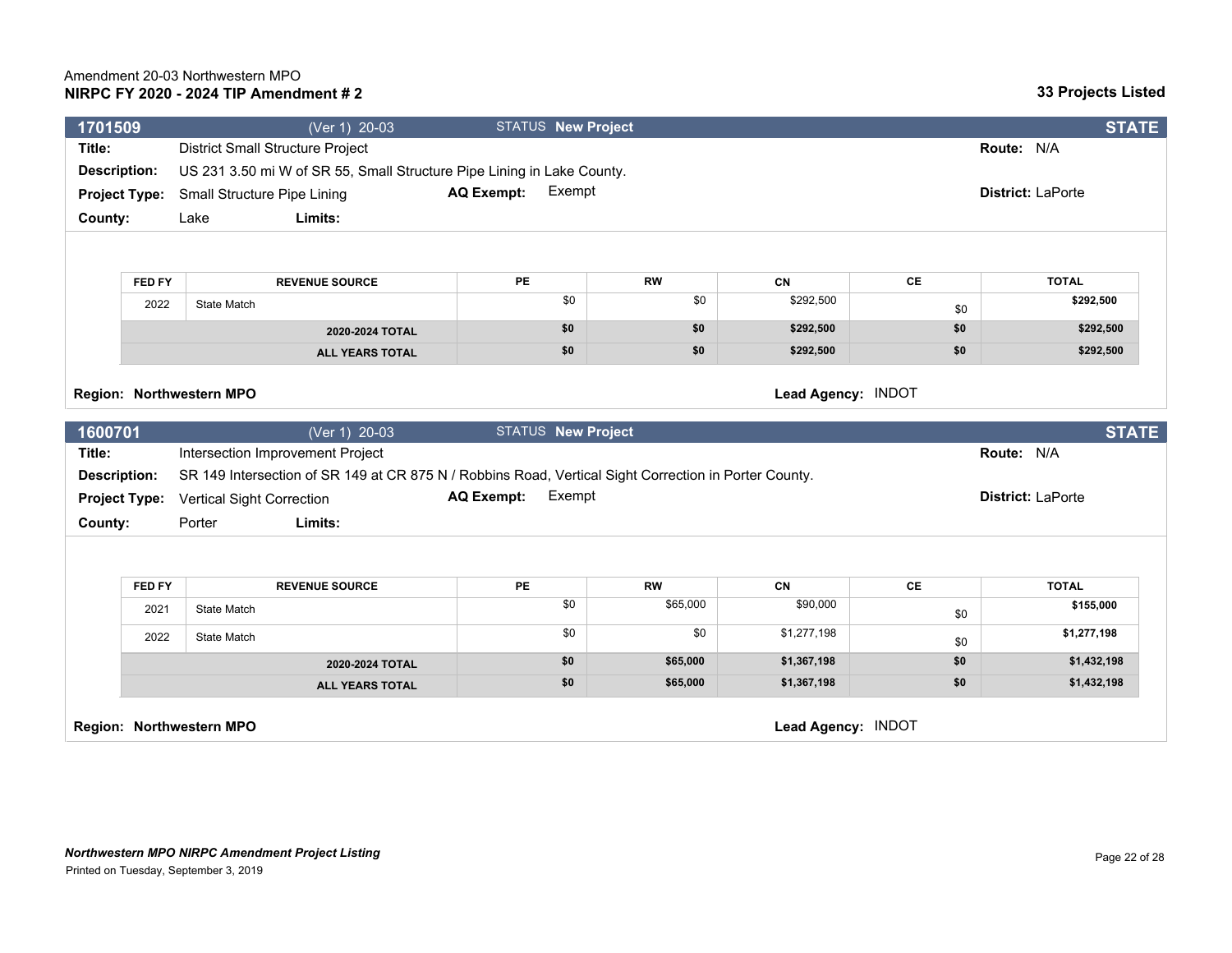## **33 Projects Listed**

| 1902029             |                                     | (Ver 1) 20-03 |            | <b>STATUS New Project</b> |                          | LOCAL |
|---------------------|-------------------------------------|---------------|------------|---------------------------|--------------------------|-------|
| Title:              | Bridge Inspection FY 21-24          |               |            |                           | <b>Route: N/A</b>        |       |
| <b>Description:</b> | Bridge Inspection FY 21-24          |               |            |                           |                          |       |
|                     | <b>Project Type:</b> Bridge - Other |               | AQ Exempt: | Exempt                    | <b>District: LaPorte</b> |       |
| County:             | Laporte                             | Limits:       |            |                           |                          |       |

| FED FY | <b>REVENUE SOURCE</b>  | PE        | <b>RW</b> | <b>CN</b> | CE  | <b>TOTAL</b> |
|--------|------------------------|-----------|-----------|-----------|-----|--------------|
| 2021   | Local Bridge           | \$166,674 | \$0       | \$0       | \$0 | \$166,674    |
| 2021   | Local Fund             | \$41,669  | \$0       | \$0       | \$0 | \$41,669     |
| 2022   | Local Bridge           | \$6,392   | \$0       | \$0       | \$0 | \$6,392      |
| 2022   | Local Fund             | \$1,598   | \$0       | \$0       | \$0 | \$1,598      |
| 2023   | Local Bridge           | \$144,934 | \$0       | \$0       | \$0 | \$144,934    |
| 2023   | Local Fund             | \$36,234  | \$0       | \$0       | \$0 | \$36,234     |
| 2024   | Local Bridge           | \$6,646   | \$0       | \$0       | \$0 | \$6,646      |
| 2024   | Local Fund             | \$1,662   | \$0       | \$0       | \$0 | \$1,662      |
|        | 2020-2024 TOTAL        | \$405,809 | \$0       | \$0       | \$0 | \$405,809    |
|        | <b>ALL YEARS TOTAL</b> | \$405,809 | \$0       | \$0       | \$0 | \$405,809    |

**Region: Northwestern MPO Region: Northwestern MPO Lead Agency:** LaPorte County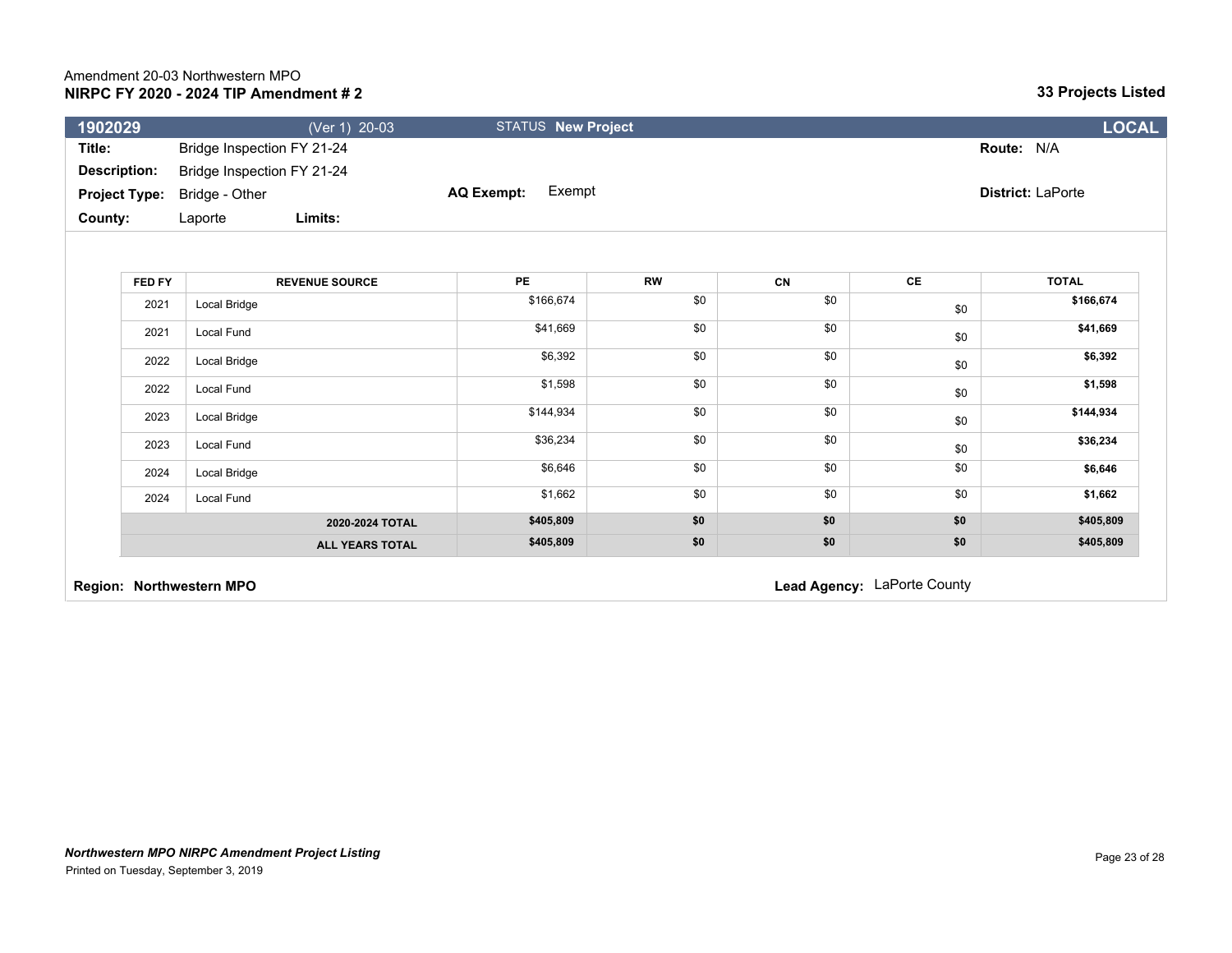|                                                      | <b>NIRPC260048</b> | (Ver 1) 20-03                                                           | <b>STATUS New Project</b>   |           |             |           | <b>FEDERAL</b>           |
|------------------------------------------------------|--------------------|-------------------------------------------------------------------------|-----------------------------|-----------|-------------|-----------|--------------------------|
| Title:                                               |                    | Veterans' Trail 113th to Delaware Parkway (Phase 1)-FUTURE PROJECT      |                             |           |             |           | Route: N/A               |
| <b>Description:</b>                                  |                    | Veterans' Trail 113th to Delaware Parkway (Phase 1); parallel to US 231 |                             |           |             |           |                          |
| <b>Project Type:</b>                                 |                    | <b>Bicycle Enhancement</b>                                              | Exempt<br><b>AQ Exempt:</b> |           |             |           | <b>District: LaPorte</b> |
| County:                                              |                    | Limits:<br>Lake                                                         |                             |           |             |           |                          |
|                                                      |                    |                                                                         |                             |           |             |           |                          |
|                                                      |                    |                                                                         |                             |           |             |           |                          |
|                                                      | FED FY             | <b>REVENUE SOURCE</b>                                                   | <b>PE</b>                   | <b>RW</b> | CN          | <b>CE</b> | <b>TOTAL</b>             |
|                                                      | 2024               | Local Fund                                                              | \$0                         | \$0       | \$661,480   | \$0       | \$661,480                |
|                                                      | 2024               | STBG Chicago UZA                                                        | \$0                         | \$0       | \$2,645,920 | \$0       | \$2,645,920              |
|                                                      |                    | 2020-2024 TOTAL                                                         | \$0                         | \$0       | \$3,307,400 | \$0       | \$3,307,400              |
|                                                      |                    | <b>ALL YEARS TOTAL</b>                                                  | \$0                         | \$0       | \$3,307,400 | \$0       | \$3,307,400              |
| Lead Agency: Lake County<br>Region: Northwestern MPO |                    |                                                                         |                             |           |             |           |                          |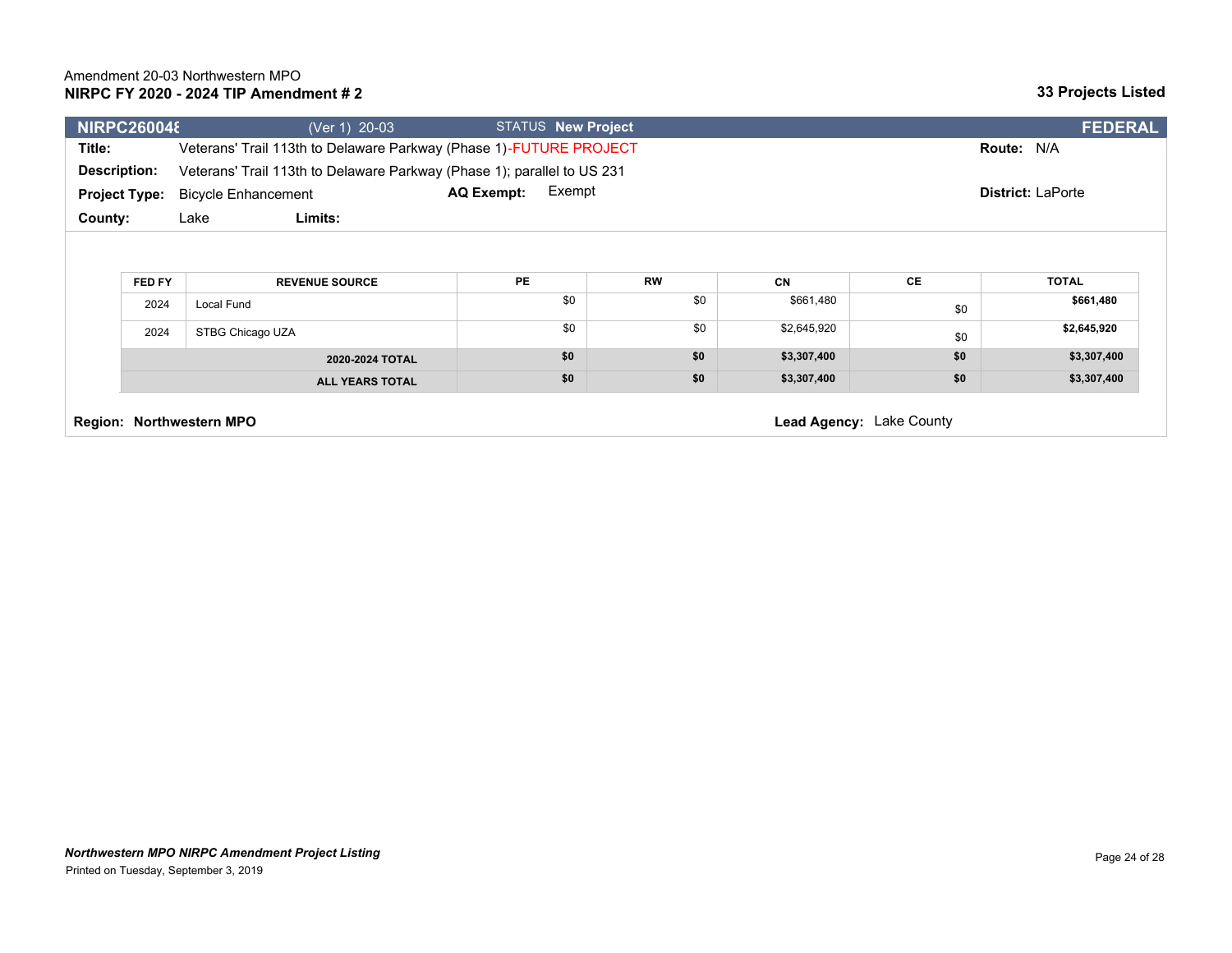| <b>NIRPC160039</b>   |        | (Ver 2) 20-03                                       | STATUS Programmed               |           |          |           | <b>FEDERAL</b>           |
|----------------------|--------|-----------------------------------------------------|---------------------------------|-----------|----------|-----------|--------------------------|
| Title:               |        | Planning / 2020 TIP Management Software             |                                 |           |          |           | Route: N/A               |
| <b>Description:</b>  |        | Funds for online RTIP software                      |                                 |           |          |           |                          |
| <b>Project Type:</b> |        | Transit - Planning/Oversight                        | Exempt<br><b>AQ Exempt:</b>     |           |          |           | <b>District: LaPorte</b> |
| County:              |        | Porter<br>Limits:<br>Not Location Specific          |                                 |           |          |           |                          |
|                      |        |                                                     |                                 |           |          |           |                          |
|                      | FED FY | <b>REVENUE SOURCE</b>                               | <b>PE</b>                       | <b>RW</b> | CN       | CE        | <b>TOTAL</b>             |
|                      | 2020   | <b>Local Fund</b>                                   | \$0                             | \$0       | \$12,500 |           | \$12,500                 |
|                      |        |                                                     | \$0                             | \$0       | \$50,000 | \$0       | \$50,000                 |
|                      | 2020   | STBG Chicago UZA                                    |                                 |           |          | \$0       |                          |
|                      |        | 2020-2024 TOTAL                                     | \$0                             | \$0       | \$62,500 | \$0       | \$62,500                 |
|                      |        | <b>ALL YEARS TOTAL</b>                              | \$0                             | \$0       | \$62,500 | \$0       | \$62,500                 |
| <b>NIRPC160039</b>   |        | <b>Previously Approved Version</b><br>(Ver 1) 20-00 |                                 |           |          |           |                          |
| Title:               |        | Planning / 2020 TIP Management Software             |                                 |           |          |           | Route: N/A               |
| <b>Description:</b>  |        | Funds for online RTIP software                      |                                 |           |          |           |                          |
| <b>Project Type:</b> |        | Transit - Planning/Oversight                        | Non-Exempt<br><b>AQ Exempt:</b> |           |          |           | <b>District: LaPorte</b> |
| County:              |        | Limits:<br>Not Location Specific<br>Porter          |                                 |           |          |           |                          |
|                      |        |                                                     |                                 |           |          |           |                          |
|                      | FED FY | <b>REVENUE SOURCE</b>                               | <b>PE</b>                       | <b>RW</b> | CN       | <b>CE</b> | <b>TOTAL</b>             |
|                      | 2020   | <b>Local Fund</b>                                   | \$0                             | \$0       | \$12,500 |           | \$12,500                 |
|                      |        |                                                     | \$0                             | \$0       | \$50,000 | \$0       | \$50,000                 |
|                      | 2020   | STBG Chicago UZA                                    |                                 |           |          | \$0       |                          |
|                      |        | 2020-2024 TOTAL                                     | \$0                             | \$0       | \$62,500 | \$0       | \$62,500                 |
|                      |        | <b>ALL YEARS TOTAL</b>                              | \$0                             | \$0       | \$62,500 | \$0       | \$62,500                 |

**Region: Northwestern MPO Lead Agency:** NIRPC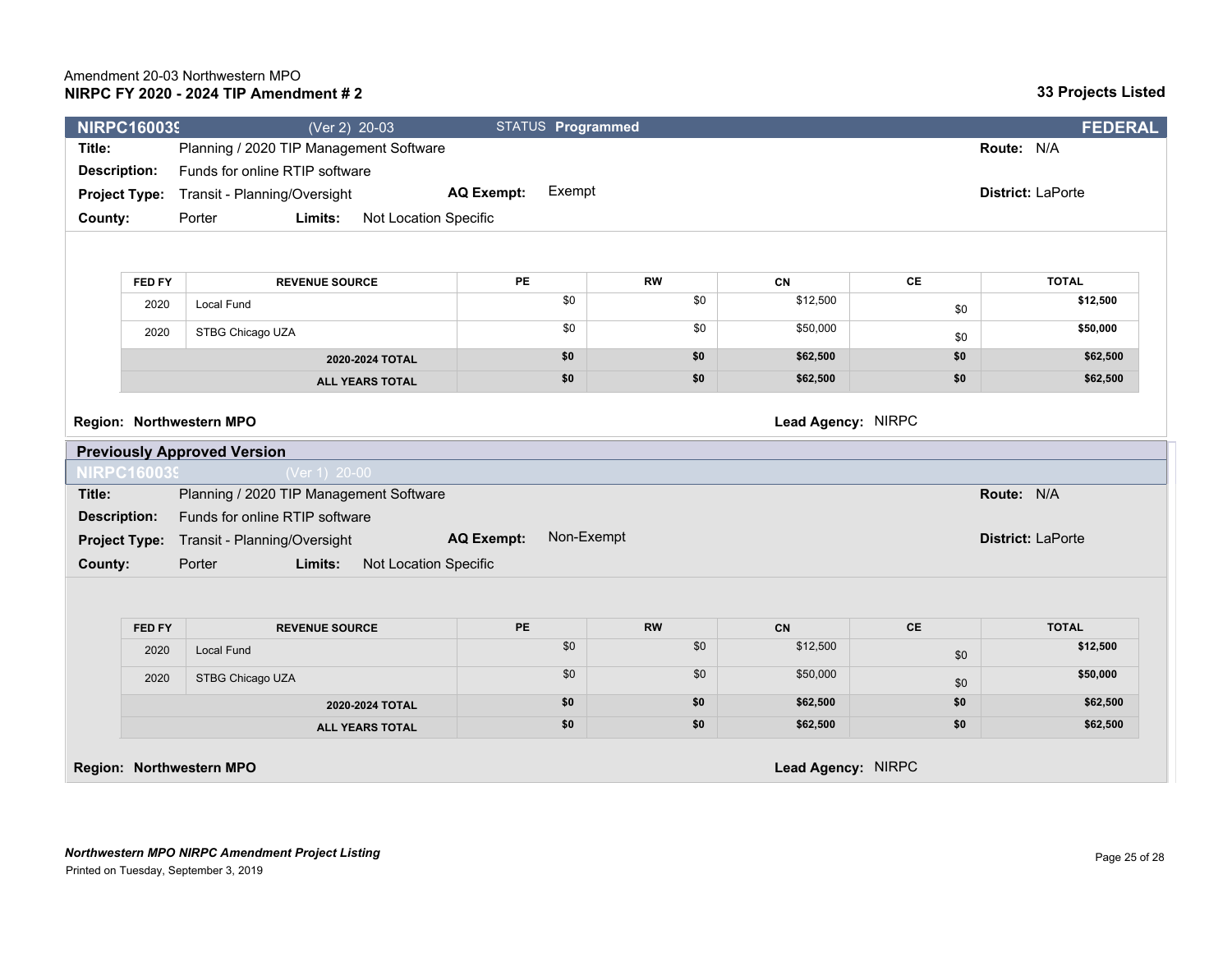#### *Northwestern MPO NIRPC Amendment Project Listing*

Printed on Tuesday, September 3, 2019

|                                                                             | <b>NIRPC260048</b> | (Ver 1) 20-03                                                                                            | <b>STATUS New Project</b>   |                   |             |               | <b>FEDERAL</b>             |
|-----------------------------------------------------------------------------|--------------------|----------------------------------------------------------------------------------------------------------|-----------------------------|-------------------|-------------|---------------|----------------------------|
| Title:                                                                      |                    | <b>Crisman Rd Reconstruction</b>                                                                         |                             |                   |             |               | Route: N/A                 |
| <b>Description:</b>                                                         |                    | Crisman Rd Reconstruction; from McClasland Ave to Old Porter Rd 1.2 miles                                |                             |                   |             |               |                            |
| <b>Project Type:</b>                                                        |                    | Roadway Reconstruction/Rehabilitation                                                                    |                             | District: LaPorte |             |               |                            |
| County:                                                                     |                    | Limits:<br>Porter                                                                                        |                             |                   |             |               |                            |
|                                                                             |                    |                                                                                                          |                             |                   |             |               |                            |
|                                                                             | <b>FED FY</b>      | <b>REVENUE SOURCE</b>                                                                                    | PE                          | <b>RW</b>         | CN          | CE            | <b>TOTAL</b>               |
|                                                                             | 2020               | <b>DEMO</b>                                                                                              | \$569,253                   | $\overline{50}$   | \$0         | \$0           | \$569,253                  |
|                                                                             | 2020               | Local Fund                                                                                               | \$142,313                   | \$0               | \$0         | \$0           | \$142,313                  |
|                                                                             |                    | 2020-2024 TOTAL                                                                                          | \$711,566                   | \$0               | \$0         | \$0           | \$711,566                  |
|                                                                             |                    | <b>ALL YEARS TOTAL</b>                                                                                   | \$711,566                   | \$0               | \$0         | \$0           | \$711,566                  |
|                                                                             |                    |                                                                                                          |                             |                   |             |               |                            |
|                                                                             |                    | (Ver 1) 20-03<br><b>Bridge Replacement</b>                                                               | <b>STATUS New Project</b>   |                   |             |               | <b>LOCAL</b><br>Route: N/A |
| 1802932<br>Title:<br><b>Description:</b><br><b>Project Type:</b><br>County: |                    | Bridge #149 Waverly Road over the Little Calumet River<br><b>Bridge Replacement</b><br>Limits:<br>Porter | Exempt<br><b>AQ Exempt:</b> |                   |             |               | District: LaPorte          |
|                                                                             | <b>FED FY</b>      | <b>REVENUE SOURCE</b>                                                                                    | PE                          | <b>RW</b>         | CN          | $\mathsf{CE}$ | <b>TOTAL</b>               |
|                                                                             | 2020               | <b>Local Fund</b>                                                                                        | \$415,000                   | $\overline{50}$   | \$0         |               | \$415,000                  |
|                                                                             | 2021               | Local Fund                                                                                               | \$0                         | \$110,000         | \$0         | \$0<br>\$0    | \$110,000                  |
|                                                                             | 2024               | Local Bridge                                                                                             | \$0                         | \$0               | \$1,840,000 | \$276,000     | \$2,116,000                |
|                                                                             | 2024               | Local Fund                                                                                               | \$0                         | \$0               | \$460,000   | \$69,000      | \$529,000                  |
|                                                                             |                    | 2020-2024 TOTAL                                                                                          | \$415,000                   | \$110,000         | \$2,300,000 | \$345,000     | \$3,170,000                |
|                                                                             |                    | <b>ALL YEARS TOTAL</b>                                                                                   | \$415,000                   | \$110,000         | \$2,300,000 | \$345,000     | \$3,170,000                |

## **NIRPC FY 2020 - 2024 TIP Amendment # 2** Amendment 20-03 Northwestern MPO

| m                                                 |                   |           |           | <b>Route: N/A</b> |               |                          |  |
|---------------------------------------------------|-------------------|-----------|-----------|-------------------|---------------|--------------------------|--|
| n; from McClasland Ave to Old Porter Rd 1.2 miles |                   |           |           |                   |               |                          |  |
| Rehabilitation                                    | <b>AQ Exempt:</b> | Exempt    |           |                   |               | <b>District: LaPorte</b> |  |
|                                                   |                   |           |           |                   |               |                          |  |
|                                                   |                   |           |           |                   |               |                          |  |
|                                                   |                   |           |           |                   |               |                          |  |
| <b>OURCE</b>                                      | PE                |           | <b>RW</b> | CN                | СE            | <b>TOTAL</b>             |  |
|                                                   |                   | \$569,253 | \$0       | \$0               | $\sim$ $\sim$ | \$569,253                |  |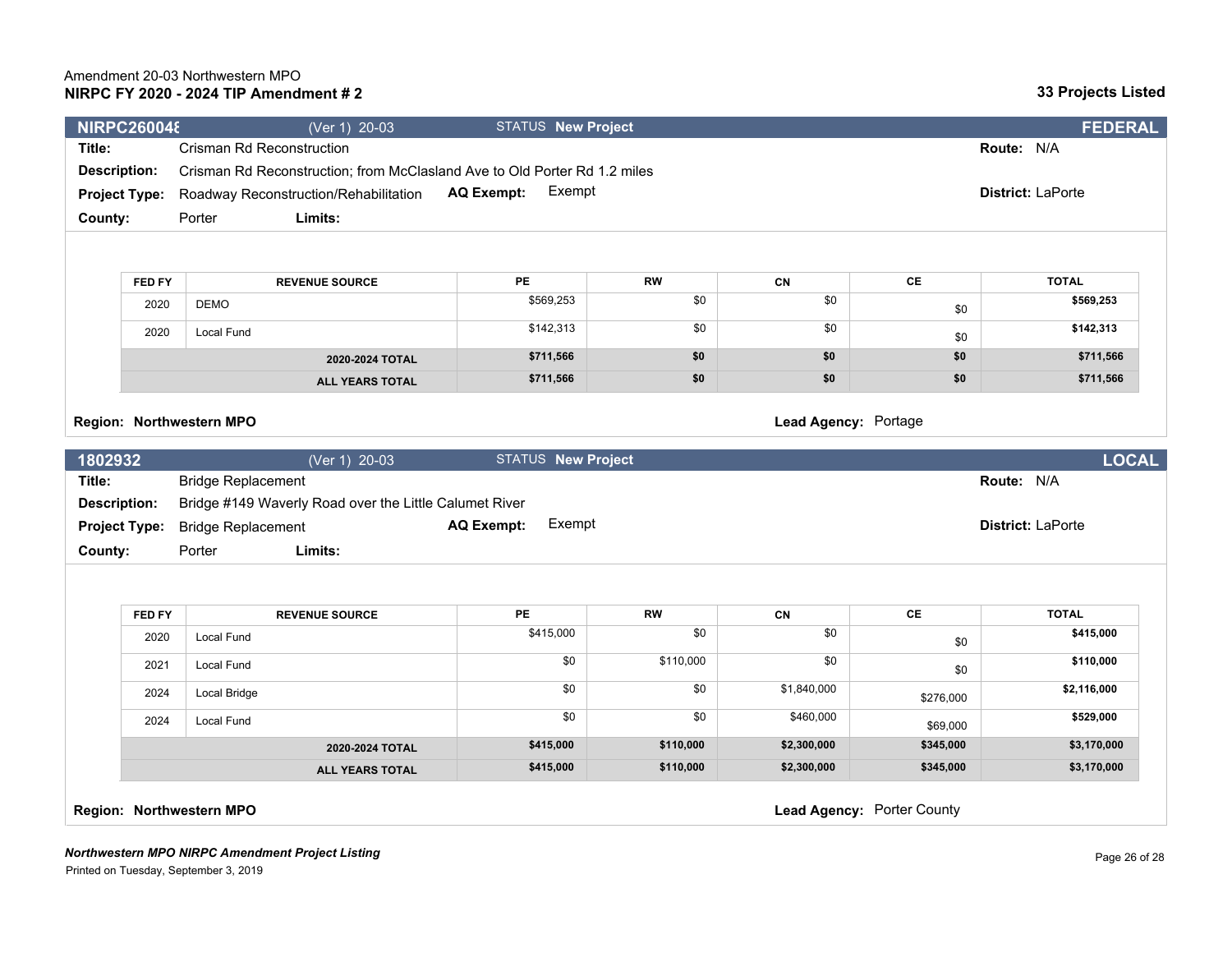| 1802941              |        | (Ver 1) 20-03                                                                                       | <b>STATUS New Project</b>   |           |             |                            | <b>LOCAL</b>             |  |
|----------------------|--------|-----------------------------------------------------------------------------------------------------|-----------------------------|-----------|-------------|----------------------------|--------------------------|--|
| Title:               |        | <b>Bridge Replacement</b>                                                                           |                             |           |             |                            | Route: N/A               |  |
| <b>Description:</b>  |        | Bridge Replacement on C.R 200 West (Babcock Rd) over Damon Run Bridge #131; 0.7 miles north of US 6 |                             |           |             |                            |                          |  |
| <b>Project Type:</b> |        | <b>Bridge Replacement</b>                                                                           | Exempt<br><b>AQ Exempt:</b> |           |             |                            | <b>District: LaPorte</b> |  |
| County:              |        | Limits:<br>Porter                                                                                   |                             |           |             |                            |                          |  |
|                      |        |                                                                                                     |                             |           |             |                            |                          |  |
|                      | FED FY | <b>REVENUE SOURCE</b>                                                                               | <b>PE</b>                   | <b>RW</b> | CN          | CE                         | <b>TOTAL</b>             |  |
|                      | 2020   | Local Fund                                                                                          | \$280,000                   | \$0       | \$0         | \$0                        | \$280,000                |  |
|                      | 2021   | Local Fund                                                                                          | \$0                         | \$70,000  | \$0         | \$0                        | \$70,000                 |  |
|                      | 2024   | Local Bridge                                                                                        | \$0                         | \$0       | \$960,000   | \$144,000                  | \$1,104,000              |  |
|                      | 2024   | Local Fund                                                                                          | \$0                         | \$0       | \$240,000   | \$36,000                   | \$276,000                |  |
|                      |        | 2020-2024 TOTAL                                                                                     | \$280,000                   | \$70,000  | \$1,200,000 | \$180,000                  | \$1,730,000              |  |
|                      |        | <b>ALL YEARS TOTAL</b>                                                                              | \$280,000                   | \$70,000  | \$1,200,000 | \$180,000                  | \$1,730,000              |  |
|                      |        | Region: Northwestern MPO                                                                            |                             |           |             | Lead Agency: Porter County |                          |  |